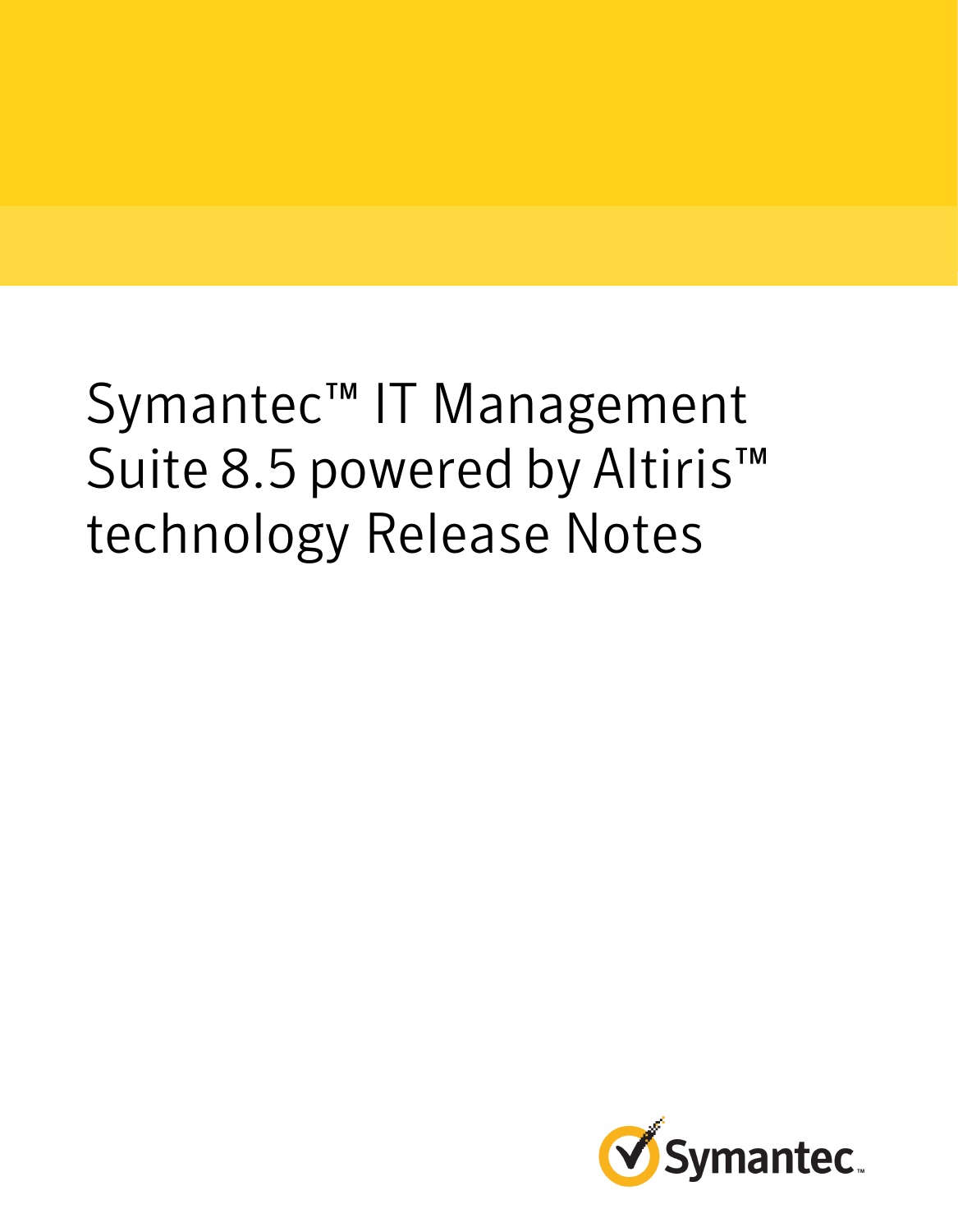# Symantec™ IT Management Suite 8.5 powered by Altiris™ technology Release Notes

### Legal Notice

Copyright © 2018 Symantec Corporation. All rights reserved.

Symantec, the Symantec Logo, the Checkmark Logo and Altiris are trademarks or registered trademarks of Symantec Corporation or its affiliates in the U.S. and other countries. Other names may be trademarks of their respective owners.

The product described in this document is distributed under licenses restricting its use, copying, distribution, and decompilation/reverse engineering. No part of this document may be reproduced in any form by any means without prior written authorization of Symantec Corporation and its licensors, if any.

THE DOCUMENTATION IS PROVIDED "AS IS" AND ALL EXPRESS OR IMPLIED CONDITIONS, REPRESENTATIONS AND WARRANTIES, INCLUDING ANY IMPLIED WARRANTY OF MERCHANTABILITY, FITNESS FOR A PARTICULAR PURPOSE OR NON-INFRINGEMENT, ARE DISCLAIMED, EXCEPT TO THE EXTENT THAT SUCH DISCLAIMERS ARE HELD TO BE LEGALLY INVALID. SYMANTEC CORPORATION SHALL NOT BE LIABLE FOR INCIDENTAL OR CONSEQUENTIAL DAMAGES IN CONNECTION WITH THE FURNISHING, PERFORMANCE, OR USE OF THIS DOCUMENTATION. THE INFORMATION CONTAINED IN THIS DOCUMENTATION IS SUBJECT TO CHANGE WITHOUT NOTICE.

Symantec Corporation 350 Ellis Street Mountain View, CA 94043

<https://www.symantec.com>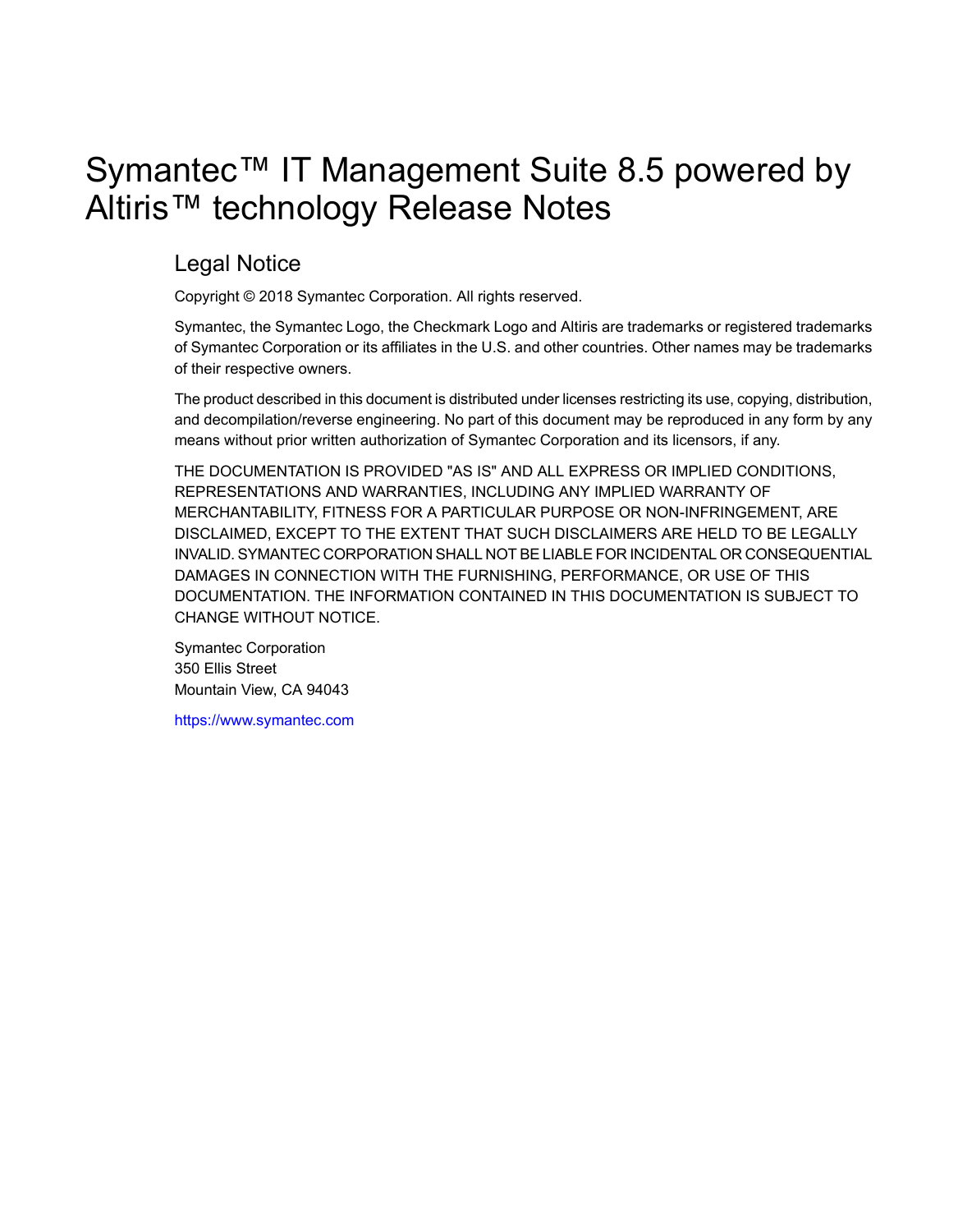# Symantec Support

All support services will be delivered in accordance with your support agreement and the then-current Enterprise Technical Support policy.

### Knowledge Base Articles and Symantec Connect

Before you contact Technical Support, you can find free content in our online Knowledge Base, which includes troubleshooting articles, how-to articles, alerts, and product manuals. In the search box of the following URL, type the name of your product:

#### <https://support.symantec.com>

Access our blogs and online forums to engage with other customers, partners, and Symantec employees on a wide range of topics at the following URL:

[https://www.symantec.com/connect](https://www.symantec.com/connect/)

### Technical Support and Enterprise Customer Support

Symantec Support maintains support centers globally 24 hours a day, 7 days a week. Technical Support's primary role is to respond to specific queries about product features and functionality. Enterprise Customer Support assists with non-technical questions, such as license activation, software version upgrades, product access, and renewals.

For Symantec Support terms, conditions, policies, and other support information, see:

<https://entced.symantec.com/default/ent/supportref>

To contact Symantec Support, see:

[https://support.symantec.com/en\\_US/contact-support.html](https://support.symantec.com/en_US/contact-support.html)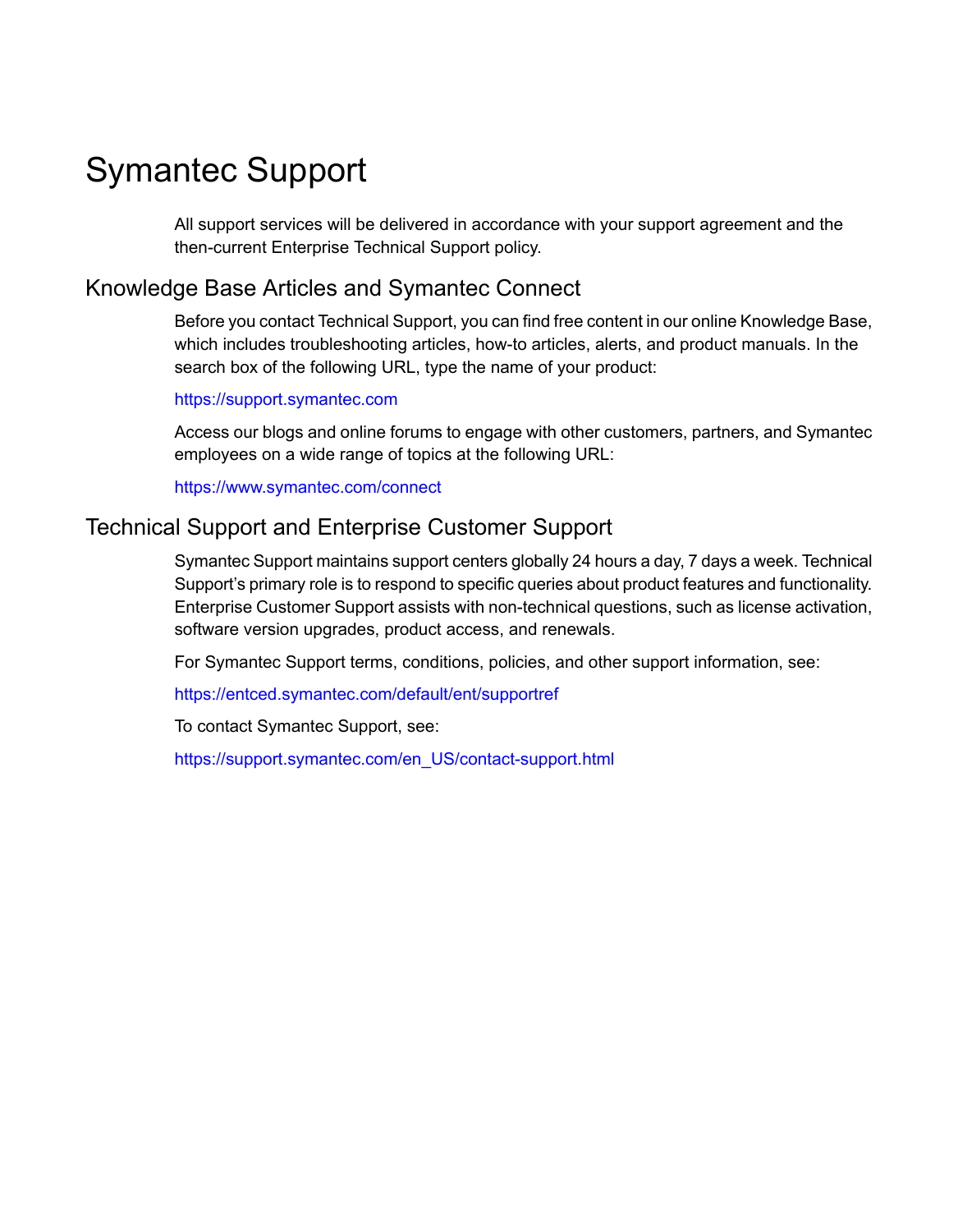# IT Management Suite 8.5

This document includes the following topics:

- About IT [Management](#page-3-0) Suite
- What's new in this [release](#page-3-1)
- System [requirements](#page-24-0) and supported platforms
- General installation and upgrade [information](#page-25-0)
- <span id="page-3-0"></span>[Known](#page-26-0) issues and fixed issues
- Where to get more [information](#page-26-1)

# About IT Management Suite

IT Management Suite from Symantec is a comprehensive, integrated suite. It promotes effective service delivery by reducing the cost and complexity of owning and managing corporate IT assets such as desktops, laptops, thin clients, and servers on heterogeneous platforms such as Windows, UNIX, Linux, and Mac.

<span id="page-3-1"></span>IT Management Suite is a collection of solutions and components that run on the Symantec Management Platform.

## What's new in this release

In IT Management Suite 8.5 release, new features can be categorized into general enhancements in Symantec Management Platform and enhancements in the IT Management Suite solutions.

General enhancements and new features of Symantec Management Platform and the solutions of IT Management Suite 8.5 are as follows:

Symantec Management Platform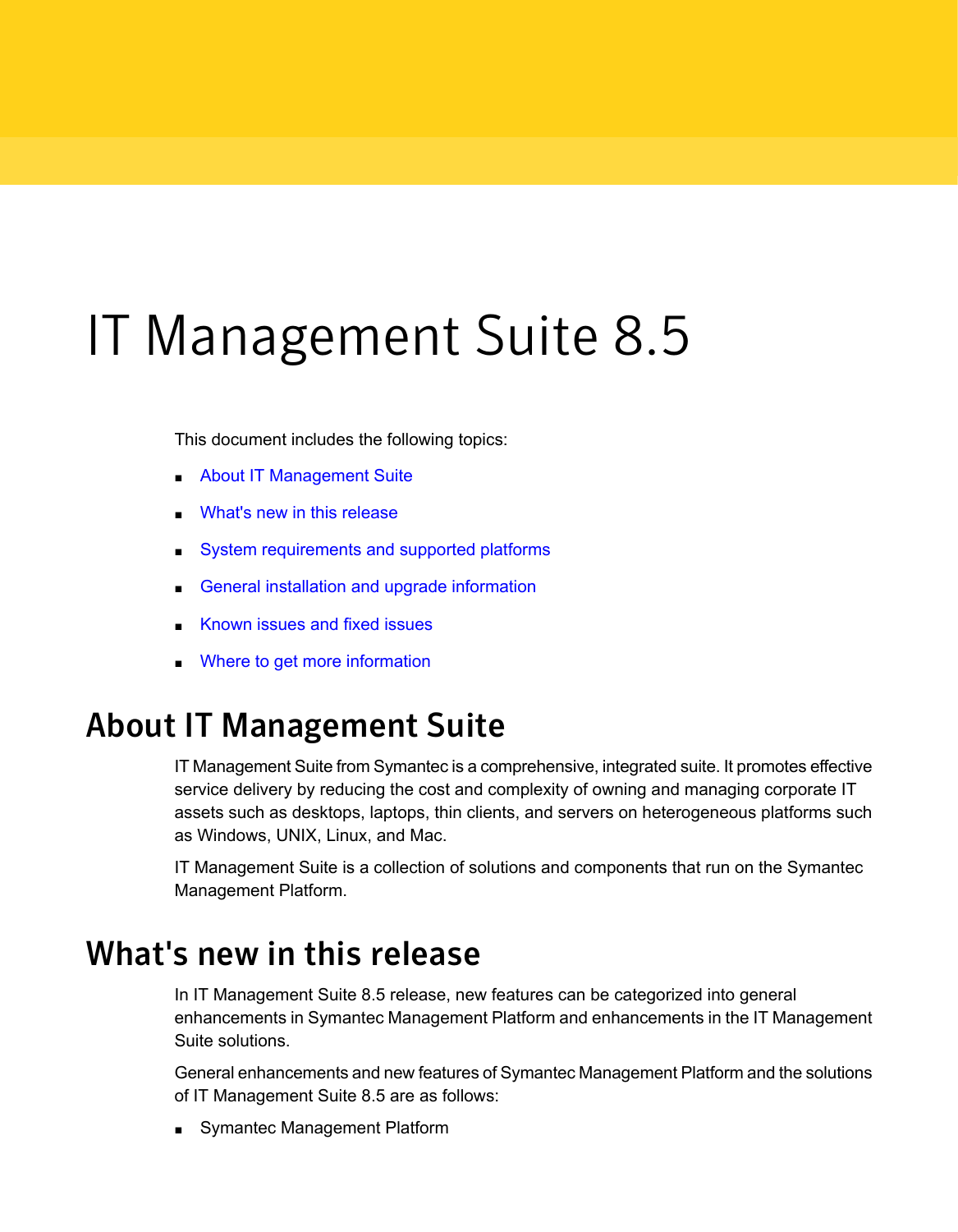See "What's new in Symantec [Management](#page-4-0) Platform" on page 5.

- Deployment Solution See "What's new in [Deployment](#page-12-0) Solution" on page 13.
- Inventory Solution See "What's new in [Inventory](#page-13-0) Solution" on page 14.
- IT Management Suite integrations See "What's new in IT [Management](#page-15-0) Suite integrations" on page 16.
- ITMS Management Views See "What's new in ITMS [Management](#page-16-0) Views" on page 17.
- Patch Management Solution See "What's new in Patch [Management](#page-16-1) Solution" on page 17.
- Software Management Solution See "What's new in Software [Management](#page-18-0) Solution" on page 19.
- Symantec Endpoint Management Workspaces See "What's new in Symantec Endpoint [Management](#page-22-0) Workspaces" on page 23.
- Virtual Machine Management See "What's new in Virtual Machine [Management"](#page-23-0) on page 24.
- <span id="page-4-0"></span>■ Workflow Solution See "What's new in [Workflow](#page-23-1) Solution" on page 24.

### What's new in Symantec Management Platform

In the Symantec Management Platform 8.5, the following new features are introduced.

Note that the list also includes features that have been introduced in Symantec Management Platform 8.1 release updates (RU).

| <b>Feature</b>                         | <b>Description</b>                                                                                                                                                                                                                                                             |
|----------------------------------------|--------------------------------------------------------------------------------------------------------------------------------------------------------------------------------------------------------------------------------------------------------------------------------|
| <b>Time Critical Management portal</b> | The Time Critical Management portal lets you gather inventory on endpoints<br>in real time so that you can perform immediate hardware and software state<br>analysis. You can also perform various actions on endpoints in real time.<br><b>About Time Critical Management</b> |

#### Table 1-1 Time Critical Management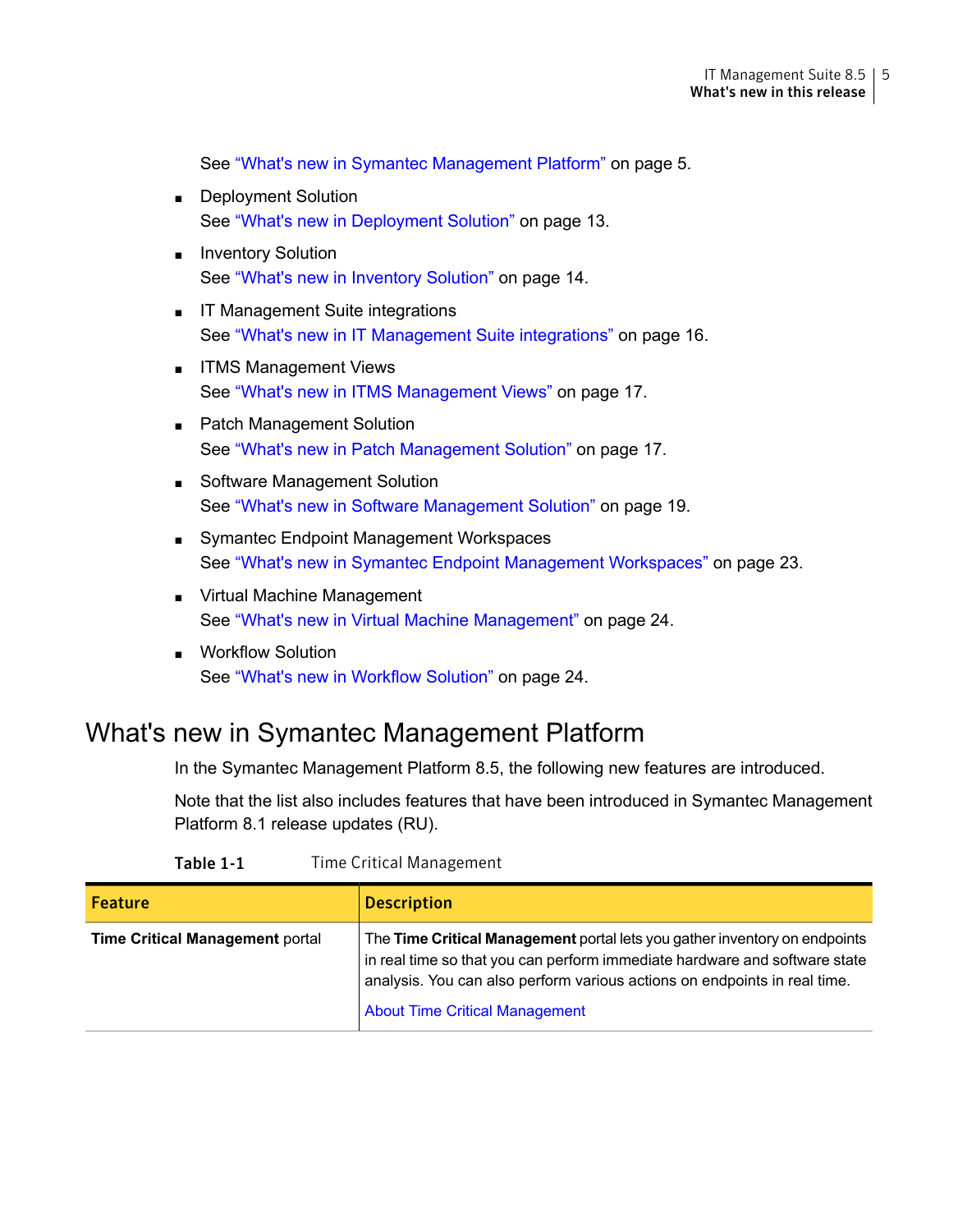| Time Critical Management (continued)<br>Table 1-1                                                                       |                                                                                                                                                                                                 |
|-------------------------------------------------------------------------------------------------------------------------|-------------------------------------------------------------------------------------------------------------------------------------------------------------------------------------------------|
| <b>Feature</b>                                                                                                          | <b>Description</b>                                                                                                                                                                              |
| Symantec Management Agent can use<br>persistent connection to communicate<br>with Notification Server and site servers. | Persistent connection enables real time data transfer from and to Symantec<br>Management Agent and lets you perform tasks on client computers in real<br>time.                                  |
|                                                                                                                         | Real time communication is also possible with the agents that are connected<br>to Notification Server over CEM.                                                                                 |
|                                                                                                                         | About persistent connection                                                                                                                                                                     |
| Pushing policies to client computers in<br>real time.                                                                   | In addition to real time tasks that you can perform in Time Critical<br><b>Management</b> portal, you can push policies to client computers in real time<br>in the Symantec Management Console. |
|                                                                                                                         | Pushing a policy in real time                                                                                                                                                                   |

| List of new features<br>Table 1-2 |
|-----------------------------------|
|-----------------------------------|

| <b>Feature</b>                                      | <b>Description</b>                                                                                                                                                                                                        |
|-----------------------------------------------------|---------------------------------------------------------------------------------------------------------------------------------------------------------------------------------------------------------------------------|
| Expanded list of supported platforms for  <br>CMDB. | The following version of Microsoft SQL Server are now supported for the<br>Configuration Management Database (CMDB):                                                                                                      |
|                                                     | SQL Server 2016 SP1<br>SQL Server 2016 SP2                                                                                                                                                                                |
|                                                     | <b>Note:</b> The following versions of Microsoft SQL Server are no longer<br>supported for CMDB: SQL Server 2008 (SP2, SP3) and SQL Server 2008<br>R <sub>2</sub> (SP <sub>1</sub> , SP <sub>2</sub> , SP <sub>3</sub> ). |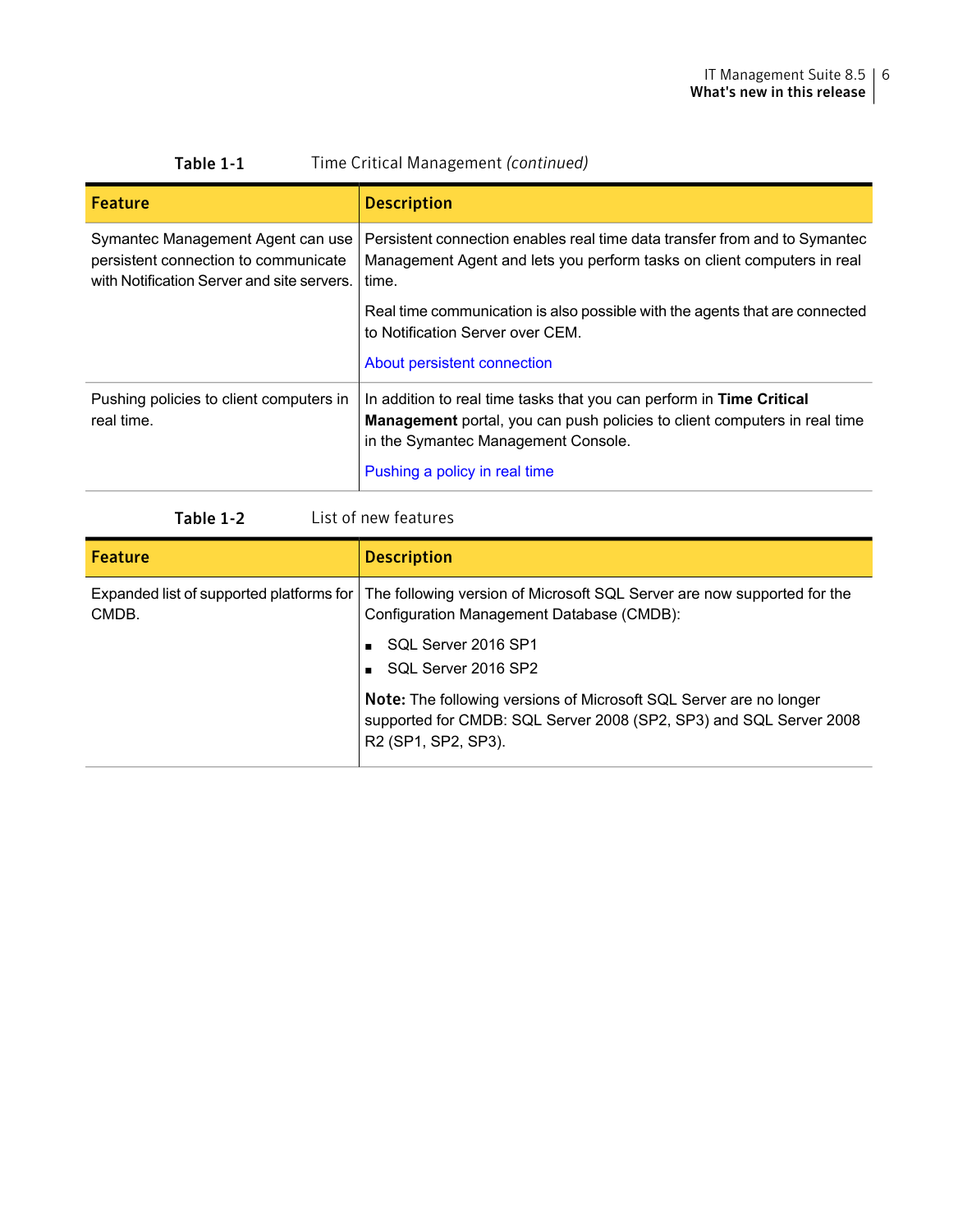| List of new features (continued)<br>Table 1-2                          |                                                                                                                                                                                                                                                                                                                                                                                                                                                                                                                                                                                                                                                                                                                                                                                                                                                                                                                                                                                                                                                                                                                                                                                                                                                                                      |
|------------------------------------------------------------------------|--------------------------------------------------------------------------------------------------------------------------------------------------------------------------------------------------------------------------------------------------------------------------------------------------------------------------------------------------------------------------------------------------------------------------------------------------------------------------------------------------------------------------------------------------------------------------------------------------------------------------------------------------------------------------------------------------------------------------------------------------------------------------------------------------------------------------------------------------------------------------------------------------------------------------------------------------------------------------------------------------------------------------------------------------------------------------------------------------------------------------------------------------------------------------------------------------------------------------------------------------------------------------------------|
| <b>Feature</b>                                                         | <b>Description</b>                                                                                                                                                                                                                                                                                                                                                                                                                                                                                                                                                                                                                                                                                                                                                                                                                                                                                                                                                                                                                                                                                                                                                                                                                                                                   |
| Expanded list of supported platforms for<br>Symantec Management Agent. | The following operating systems are now supported for the installation of<br>the Symantec Management Agent and solution plug-ins:                                                                                                                                                                                                                                                                                                                                                                                                                                                                                                                                                                                                                                                                                                                                                                                                                                                                                                                                                                                                                                                                                                                                                    |
|                                                                        | Ubuntu (versions (14.04 LTS Trusty Tahr, 16.04 LTS Xenial Xerus and<br>$\blacksquare$<br>17.04 Zesty Zapus)<br>http://www.symantec.com/docs/HOWTO127014<br>Windows 10 Creators Update (version 1703)<br>http://www.symantec.com/docs/HOWTO127016<br>Windows 10 Fall Creators Update<br>п<br>http://www.symantec.com/docs/HOWTO127802<br>Windows 10 April 2018 Update<br>п<br>http://www.symantec.com/docs/HOWTO128230<br>Windows Server 2016 (incl. Core)<br>▪<br>http://www.symantec.com/docs/HOWTO125454<br>SUSE Linux Enterprise Server 12 SP2 and SUSE Linux Enterprise<br>$\blacksquare$<br>Desktop 12 SP2<br>http://www.symantec.com/docs/HOWTO127018<br>SUSE Linux Enterprise Server 12 SP3 and SUSE Linux Enterprise<br>Desktop 12 SP3<br>http://www.symantec.com/docs/HOWTO127910<br>Red Hat Enterprise Linux 6.9 and CentOS 6.9<br>$\blacksquare$<br>http://www.symantec.com/docs/DOC10575<br>Red Hat Enterprise Linux 7.3 and CentOS 7.3<br>$\blacksquare$<br>http://www.symantec.com/docs/HOWTO127035<br>Red Hat Enterprise Linux 7.4 and CentOS 7.4<br>$\blacksquare$<br>http://www.symantec.com/docs/HOWTO127907<br>macOS High Sierra 10.13<br>п<br>http://www.symantec.com/docs/HOWTO127741<br>More information: Symantec IT Management Suite Platform Support Matrix |
| Expanded list of supported platforms for<br>site servers.              | Task service and package service are now supported on:                                                                                                                                                                                                                                                                                                                                                                                                                                                                                                                                                                                                                                                                                                                                                                                                                                                                                                                                                                                                                                                                                                                                                                                                                               |
|                                                                        | Windows 10 Creators Update (version 1703)<br>$\blacksquare$                                                                                                                                                                                                                                                                                                                                                                                                                                                                                                                                                                                                                                                                                                                                                                                                                                                                                                                                                                                                                                                                                                                                                                                                                          |
|                                                                        | Windows 10 Fall Creators Update (version 1709)<br>п<br>Windows 10 April 2018 Update (version 1803)                                                                                                                                                                                                                                                                                                                                                                                                                                                                                                                                                                                                                                                                                                                                                                                                                                                                                                                                                                                                                                                                                                                                                                                   |
|                                                                        | All site services are now supported on:                                                                                                                                                                                                                                                                                                                                                                                                                                                                                                                                                                                                                                                                                                                                                                                                                                                                                                                                                                                                                                                                                                                                                                                                                                              |
|                                                                        | Windows Server 2016                                                                                                                                                                                                                                                                                                                                                                                                                                                                                                                                                                                                                                                                                                                                                                                                                                                                                                                                                                                                                                                                                                                                                                                                                                                                  |
|                                                                        |                                                                                                                                                                                                                                                                                                                                                                                                                                                                                                                                                                                                                                                                                                                                                                                                                                                                                                                                                                                                                                                                                                                                                                                                                                                                                      |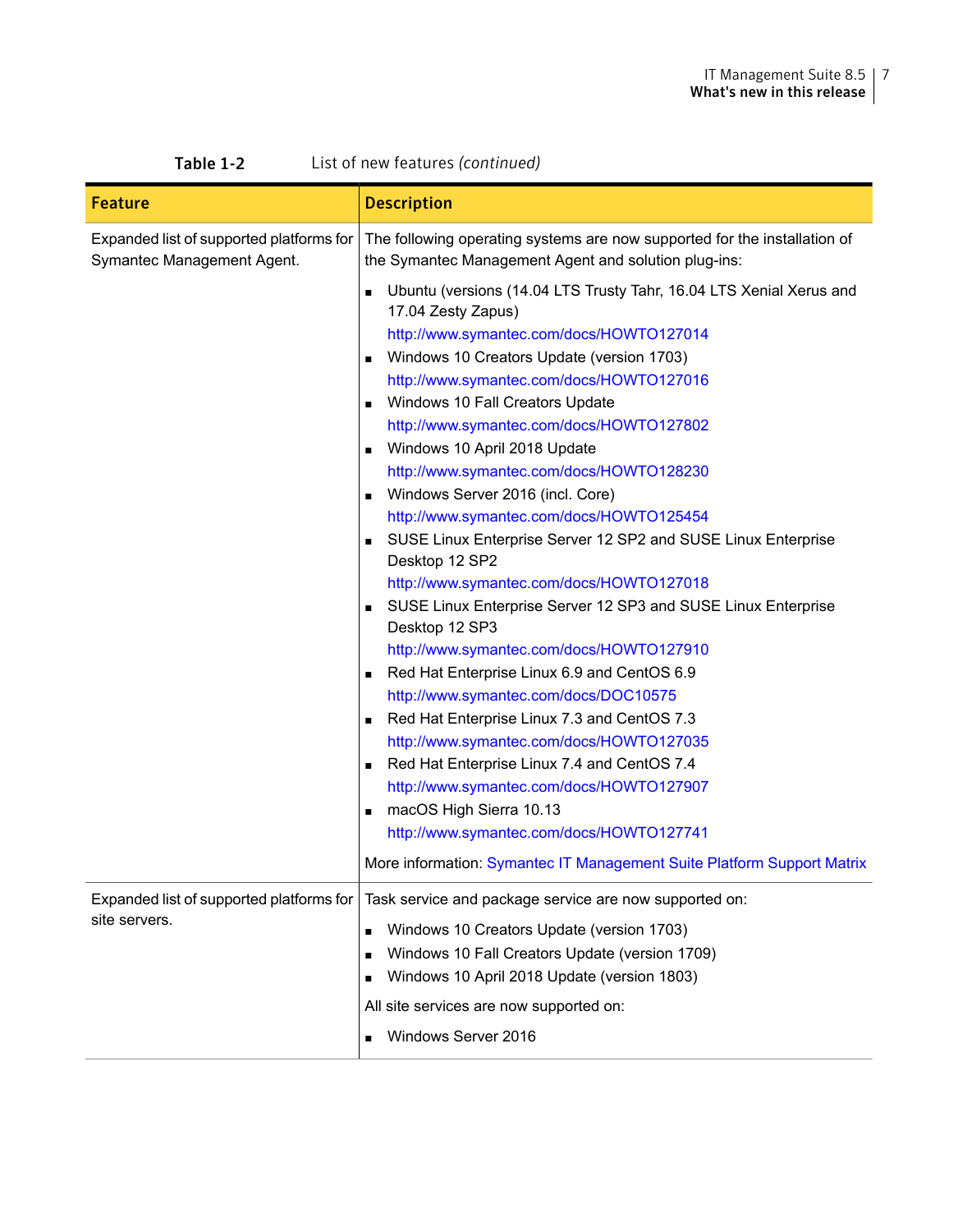| <b>Feature</b>                                    | <b>Description</b>                                                                                                                                                                                                                                                                                                                                                                                                                                                                                                                                                                                                                                                                                                                                                                                                                                                                                                                                                                                                                                                            |
|---------------------------------------------------|-------------------------------------------------------------------------------------------------------------------------------------------------------------------------------------------------------------------------------------------------------------------------------------------------------------------------------------------------------------------------------------------------------------------------------------------------------------------------------------------------------------------------------------------------------------------------------------------------------------------------------------------------------------------------------------------------------------------------------------------------------------------------------------------------------------------------------------------------------------------------------------------------------------------------------------------------------------------------------------------------------------------------------------------------------------------------------|
| ITMS binaries for Mac are converted to<br>64-bit. | The Symantec Management Agent for Mac and all plug-ins for Mac are<br>converted to 64-bit binaries.                                                                                                                                                                                                                                                                                                                                                                                                                                                                                                                                                                                                                                                                                                                                                                                                                                                                                                                                                                           |
|                                                   | 64-bit transition on macOS                                                                                                                                                                                                                                                                                                                                                                                                                                                                                                                                                                                                                                                                                                                                                                                                                                                                                                                                                                                                                                                    |
| Enhancements of Internet gateway                  | The following enhancements of Internet gateway are introduced:                                                                                                                                                                                                                                                                                                                                                                                                                                                                                                                                                                                                                                                                                                                                                                                                                                                                                                                                                                                                                |
|                                                   | Internet gateway supports WebSocket protocol, allowing to perform real<br>$\blacksquare$<br>time management tasks on Cloud-enabled agents.<br>One instance now supports 15,000 concurrent client connections.<br>п<br>Dependency on Apache HTTP Server and OpenSSL has been removed.<br>Internet gateway can report to multiple Notification Servers.                                                                                                                                                                                                                                                                                                                                                                                                                                                                                                                                                                                                                                                                                                                         |
|                                                   | For more information, see the following knowledge base article:                                                                                                                                                                                                                                                                                                                                                                                                                                                                                                                                                                                                                                                                                                                                                                                                                                                                                                                                                                                                               |
|                                                   | https://www.symantec.com/docs/DOC11227                                                                                                                                                                                                                                                                                                                                                                                                                                                                                                                                                                                                                                                                                                                                                                                                                                                                                                                                                                                                                                        |
| New features and enhancements in SIM.             | The following new features and enhancements are available in SIM:<br>Symantec Installation Manager now shows the installed products from<br>all defined product listings.<br>You can manage the products that belong to currently selected product<br>listing.<br>You can now edit the credentials of the AppIdentity account in Symantec<br>$\blacksquare$<br>Installation Manager in case the access to Symantec Management<br>Console is not possible due to lockout or expiration of Appldentity.<br>To make the actual validity period of applied licenses more visible, it is<br>$\blacksquare$<br>no longer possible to apply the licenses that will be valid in the future.<br>A new Recover NS Settings option is displayed on the Configure<br>Notification Server page when the NsConfiguration key is missing in<br>the registry at:<br>HKEY_LOCAL_MACHINE\SOFTWARE\Altiris\AIM\Configuration<br>This option lets you recover Notification Server settings and Configuration<br>Management Database (CMDB) settings without fully reconfiguring your<br>products. |
| Integrated page for managing<br>certificates.     | The <b>Certificate Management</b> page combines both existing capabilities, like<br>replacement of Site Server certificates, and new capabilities like:<br>Renewal of CEM agent certificates<br>Replacement of root certificate<br>п<br>Replacement of website certificates<br>Viewing and managing communication profile certificates                                                                                                                                                                                                                                                                                                                                                                                                                                                                                                                                                                                                                                                                                                                                        |

#### Table 1-2 List of new features *(continued)*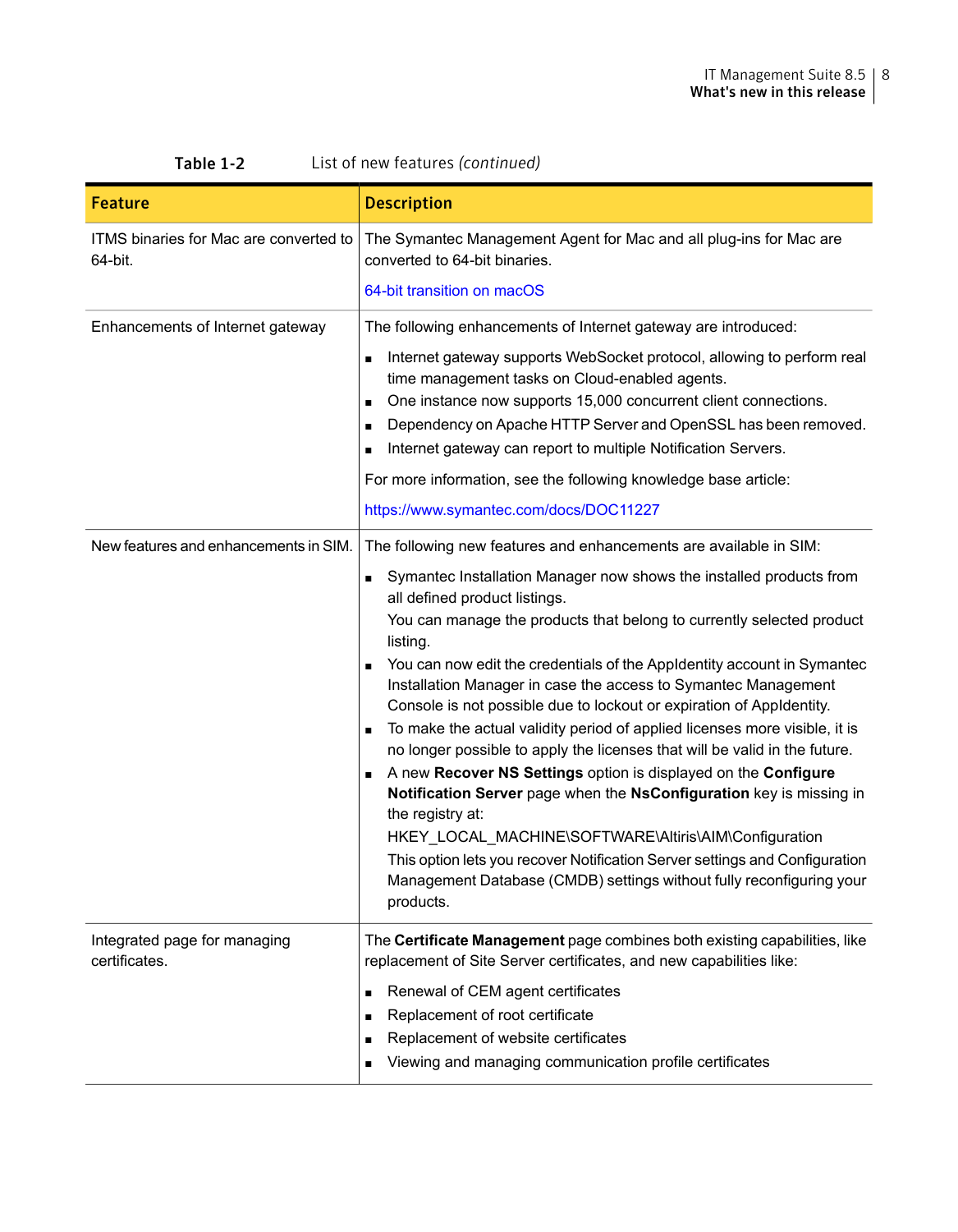| Table 1-2<br>List of new features (continued)                                                                          |                                                                                                                                                                                                                                                                                                                                                                                                                                                                                                                                                                                                                                                                                                                                                                                                                                                                                                                                                                                                                                                                                                                                                                                                                                                                                                                                                                                                                                                                                                                 |
|------------------------------------------------------------------------------------------------------------------------|-----------------------------------------------------------------------------------------------------------------------------------------------------------------------------------------------------------------------------------------------------------------------------------------------------------------------------------------------------------------------------------------------------------------------------------------------------------------------------------------------------------------------------------------------------------------------------------------------------------------------------------------------------------------------------------------------------------------------------------------------------------------------------------------------------------------------------------------------------------------------------------------------------------------------------------------------------------------------------------------------------------------------------------------------------------------------------------------------------------------------------------------------------------------------------------------------------------------------------------------------------------------------------------------------------------------------------------------------------------------------------------------------------------------------------------------------------------------------------------------------------------------|
| <b>Feature</b>                                                                                                         | <b>Description</b>                                                                                                                                                                                                                                                                                                                                                                                                                                                                                                                                                                                                                                                                                                                                                                                                                                                                                                                                                                                                                                                                                                                                                                                                                                                                                                                                                                                                                                                                                              |
| (Windows only) Ability to apply a<br>Cloud-enabled Management offline<br>package to multiple organizational<br>groups. | During the creation of the Cloud-enabled Management offline package, you<br>can select multiple organizational groups to which you want to apply the<br>package.                                                                                                                                                                                                                                                                                                                                                                                                                                                                                                                                                                                                                                                                                                                                                                                                                                                                                                                                                                                                                                                                                                                                                                                                                                                                                                                                                |
| Task Server communication profile.                                                                                     | A Task Server communication profile lets you configure how Task Server<br>communicates with Notification Server.                                                                                                                                                                                                                                                                                                                                                                                                                                                                                                                                                                                                                                                                                                                                                                                                                                                                                                                                                                                                                                                                                                                                                                                                                                                                                                                                                                                                |
|                                                                                                                        | Configuring a Task Server communication profile                                                                                                                                                                                                                                                                                                                                                                                                                                                                                                                                                                                                                                                                                                                                                                                                                                                                                                                                                                                                                                                                                                                                                                                                                                                                                                                                                                                                                                                                 |
| New reports added to ITMS providing<br>better visibility over various                                                  | The following reports are now available in the Symantec Management<br>Console:                                                                                                                                                                                                                                                                                                                                                                                                                                                                                                                                                                                                                                                                                                                                                                                                                                                                                                                                                                                                                                                                                                                                                                                                                                                                                                                                                                                                                                  |
| management aspects.                                                                                                    | The Agent Connection Status report displays the list of all managed<br>$\blacksquare$<br>client computers and their connection status. In this report, you can check<br>if an agent is ready to use cloud-enabled management and/or persistent<br>connection.<br>The <b>ITMS Plug-in Status</b> report lists install, uninstall, and upgrade<br>$\blacksquare$<br>policies of all ITMS plug-ins. The report shows the status of each policy<br>and the number of computers to which the policy is applied. The Enable<br>option in the right-click menu lets you apply this policy from the report.<br>The Subnet to Site assignments report lists the subnets and the sites<br>$\blacksquare$<br>to which they are assigned. This report lets you make sure that each<br>subnet is assigned to a site.<br>The Packages Distribution by Download Type report shows package<br>$\blacksquare$<br>information and download count across all subnets or specific subnet.<br>Report provides a drill-down with additional information on exact source<br>for package download along with transport used - HTTP, UNC, or P2P.<br>After initiating the replacement of NS web site certificate, you can use<br>the Computers having (or without) a Certificate report to check how<br>many computers have received the new certificate and how many<br>computers are still missing it.<br>Subnets with Affiliated Sites and Subnets with Affiliated Sites by<br><b>Computer</b> provide information about the subnets. |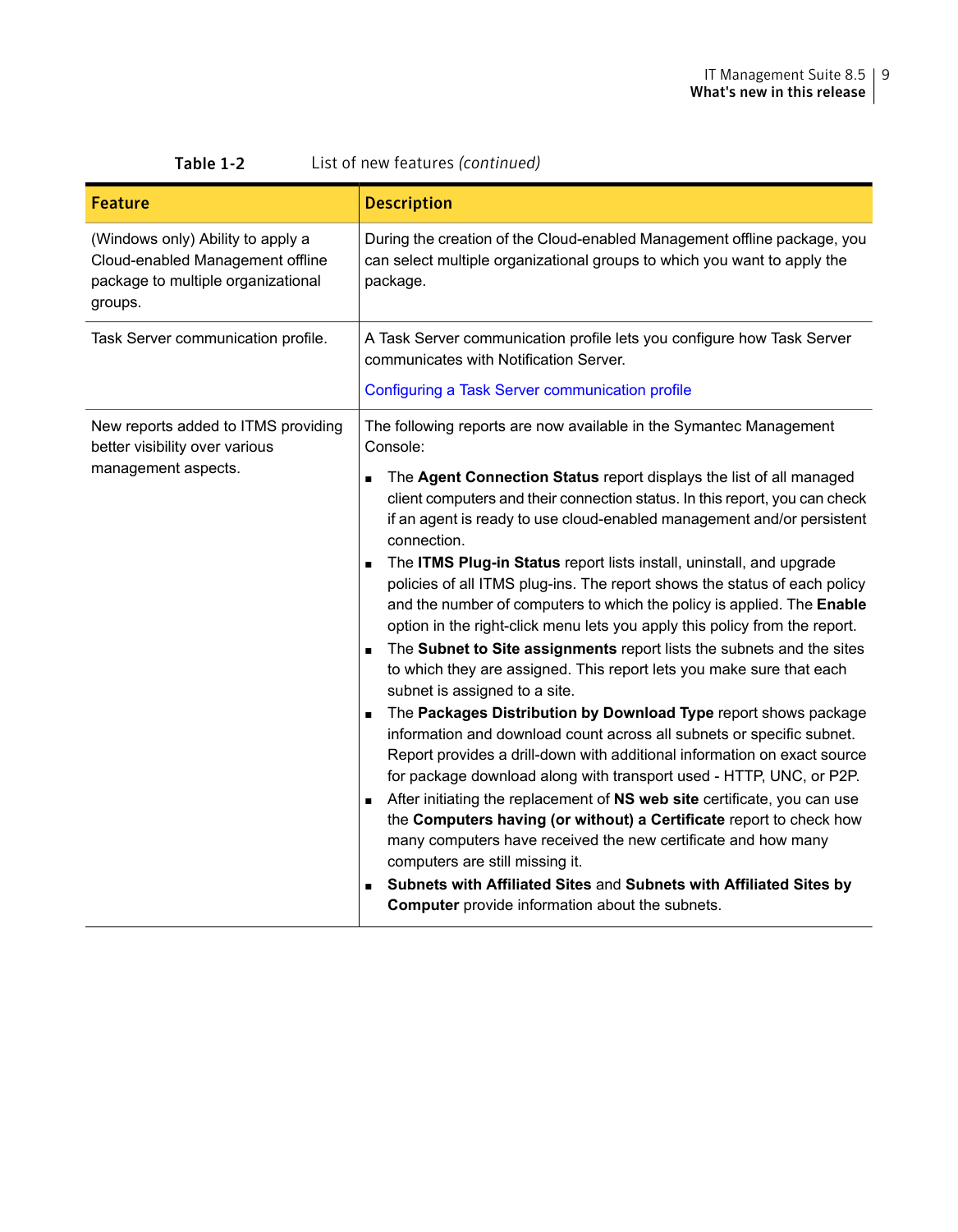| Table 1-2<br>List of new features (continued)                                                                  |                                                                                                                                                                                                                                                                                                                                                                                                                                                                                                                                                                                                                                                                                                                                                                                                                                                                                                                                                                                                                                                                                                                                                                                                                                     |
|----------------------------------------------------------------------------------------------------------------|-------------------------------------------------------------------------------------------------------------------------------------------------------------------------------------------------------------------------------------------------------------------------------------------------------------------------------------------------------------------------------------------------------------------------------------------------------------------------------------------------------------------------------------------------------------------------------------------------------------------------------------------------------------------------------------------------------------------------------------------------------------------------------------------------------------------------------------------------------------------------------------------------------------------------------------------------------------------------------------------------------------------------------------------------------------------------------------------------------------------------------------------------------------------------------------------------------------------------------------|
| <b>Feature</b>                                                                                                 | <b>Description</b>                                                                                                                                                                                                                                                                                                                                                                                                                                                                                                                                                                                                                                                                                                                                                                                                                                                                                                                                                                                                                                                                                                                                                                                                                  |
| Enhancements in Task Management.                                                                               | A new Clean up Task Schedules task lets you disable or delete the<br>schedules that have no occurrence in the future.<br>In the advanced settings dialog box, on the Task options tab, the new<br>$\blacksquare$<br>The task is succeeded if its return code is option lets you override the<br>default success return code by specifying a custom value.<br>The <b>Fail Job if this Task fails</b> option lets you fail the job if a specific<br>$\blacksquare$<br>sub-task or sub-job within this job fails.<br>When you schedule a task, you can now add a custom description to the<br>$\blacksquare$<br>task instance in the Quick Run section or in the New Schedule dialog<br>box.<br>A new option is added to the Restart Computer task that lets you restart<br>only the computers that are pending restart.<br>Added ability to export content of task-instance details into a XLS or<br>HTML file.<br>The new Update task settings option allows to change Run as settings<br>$\blacksquare$<br>for a script task type. This option is only available for <b>Symantec</b><br><b>Administrators role.</b><br>In main task details dialogs, you can now press the <b>Esc</b> key to close the<br>$\blacksquare$<br>dialog. |
| Ability to use command line for applying<br>Notification Server Communication<br>Profile to a client computer. | You can now use command line to apply an Notification Server<br>Communication Profile to the client computer.<br>You can use the following options with aexn sagent command:<br>$\sin\theta$ /importprofile: < path> - lets you specify the path to the XML file<br>п<br>of the profile<br>$\gamma$ /profilepwd: <pwd> - lets you specify the decryption password<br/>Note that you have to run the command on the client computer.</pwd>                                                                                                                                                                                                                                                                                                                                                                                                                                                                                                                                                                                                                                                                                                                                                                                           |
| New options for configuring peer-to-peer<br>downloading.                                                       | For peer-to-peer downloading, the following new options are available:<br>Maximum upload bandwidth and Maximum download bandwidth<br>$\blacksquare$<br>options replace the Maximum bandwidth option.<br>The Maximum download bandwidth option lets you specify the throttling<br>value for peer-to-peer downloading which is independent from general<br>throttling value.<br>Don't use peer-to-peer downloading option lets you disable using the<br>$\blacksquare$<br>peer-to-peer downloading in certain cases.<br>The new File block download progress on peer option lets you<br>configure how often a peer should notify other peers about the package<br>download progress.                                                                                                                                                                                                                                                                                                                                                                                                                                                                                                                                                  |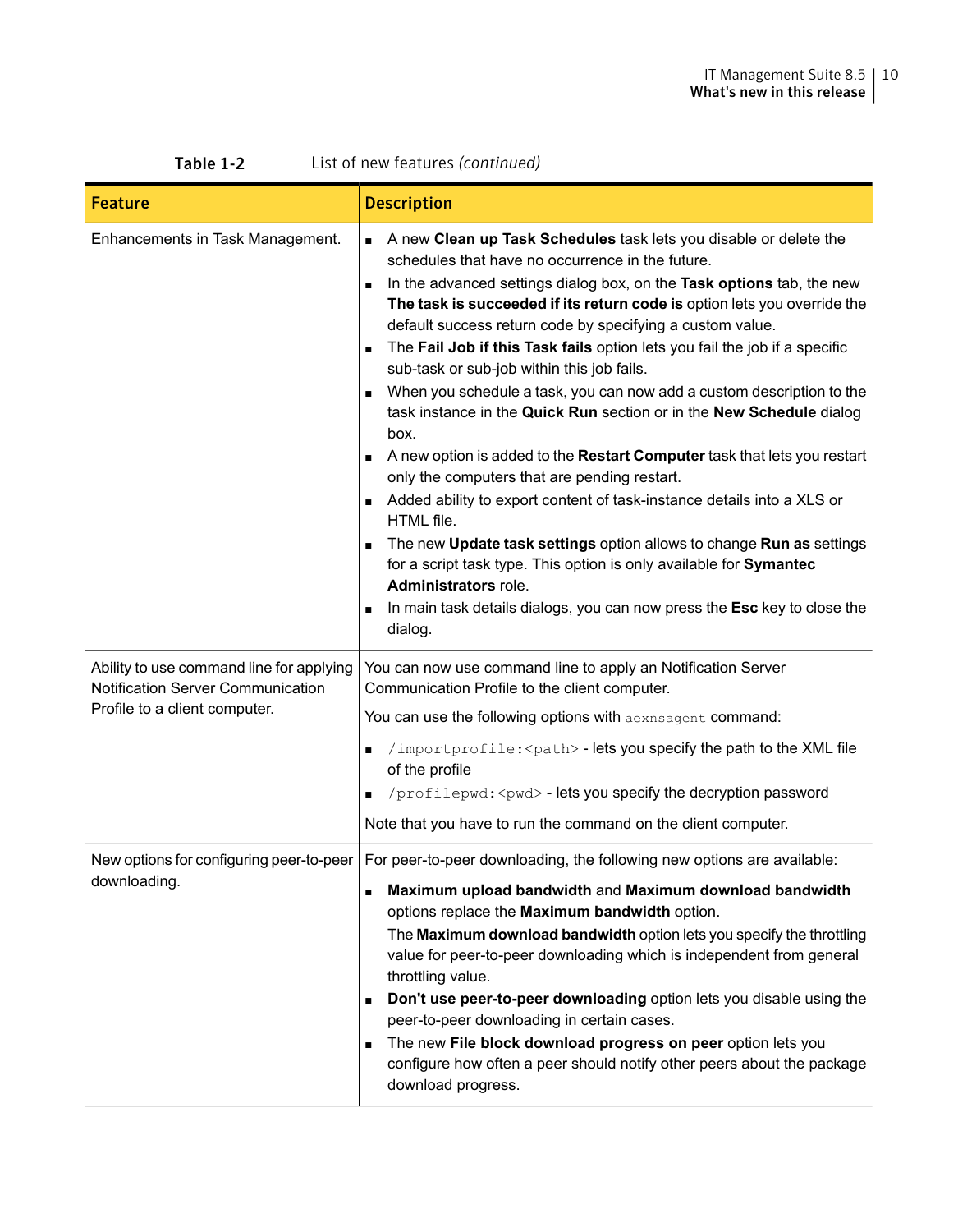| List of new features (continued)<br>Table 1-2                                                       |                                                                                                                                                                                                                                                                                                                                                                                                                                             |  |
|-----------------------------------------------------------------------------------------------------|---------------------------------------------------------------------------------------------------------------------------------------------------------------------------------------------------------------------------------------------------------------------------------------------------------------------------------------------------------------------------------------------------------------------------------------------|--|
| Feature                                                                                             | Description                                                                                                                                                                                                                                                                                                                                                                                                                                 |  |
| Peer-to-peer downloading now supports<br>Microsoft Office 365 updates.                              | The implemented file block downloading functionality allows storing the Office<br>365 update blocks on a peer computer and making them available for other<br>peers to download using the peer-to-peer downloading feature.                                                                                                                                                                                                                 |  |
| A Targeted Agent Settings policy with<br>initial settings.                                          | The (Initial Settings) policy lets you send the initial set of settings to the<br>agents of client computers that have successfully registered but not yet<br>appeared in the target of any regular Targeted Agent Settings policy. For<br>example, after a re-imaged client computer receives the (Initial Settings)<br>policy with ACC, it can immediately connect to Task Server.                                                        |  |
| Symantec Management Console<br>notifications.                                                       | The bell icon is displayed in the top right corner of the Symantec Management<br>Console in following cases:                                                                                                                                                                                                                                                                                                                                |  |
|                                                                                                     | The IT Management Suite GA Product Listing changes<br>$\blacksquare$<br>A certificate is about to expire in 60 days                                                                                                                                                                                                                                                                                                                         |  |
|                                                                                                     | By default, these notifications are displayed only to <b>Administrator</b> role.                                                                                                                                                                                                                                                                                                                                                            |  |
|                                                                                                     | The View Console Notifications privilege lets you configure if the<br>notifications are displayed in the Symantec Management Console.                                                                                                                                                                                                                                                                                                       |  |
|                                                                                                     | Note: The notifications are informational only.                                                                                                                                                                                                                                                                                                                                                                                             |  |
| Ability to separately configure time<br>periods for retiring and deleting the<br>computers in CMDB. | The <b>Purging Maintenance</b> policy lets you now configure different time<br>periods for retiring and deleting the computers in CMDB. For example, you<br>can configure the computers to be retired when they have not reported data<br>for 6 months and to be deleted when they have not reported data for 9<br>months.                                                                                                                  |  |
| UI option for managing Data Class<br>Summary Generator to populate custom<br>data classes.          | The Data Class Summary Generator page in the Symantec Management<br>Console lets you manage the<br>Altiris.NS.StandardItems.DataClassSummaryGenerator class. This class<br>lets you aggregate an extensive data set in Configuration Management<br>Database (CMDB) into a smaller data class content.                                                                                                                                       |  |
|                                                                                                     | For more information, see:                                                                                                                                                                                                                                                                                                                                                                                                                  |  |
|                                                                                                     | <b>Creating Data Class Summary Generator</b>                                                                                                                                                                                                                                                                                                                                                                                                |  |
| Enhancements for managing targets.                                                                  | The following enhancements have been made for managing targets:                                                                                                                                                                                                                                                                                                                                                                             |  |
|                                                                                                     | To avoid situations in which modifications to a re-used target impact<br>$\blacksquare$<br>previously created policies, you can now clone targets in the target editor.<br>New icon is added to the target selector.<br>$\blacksquare$<br>When the target icon has a small lock icon next to it, it indicates that the<br>Security Role(s) to which the current account belongs to does not have<br>enough rights for this resource target. |  |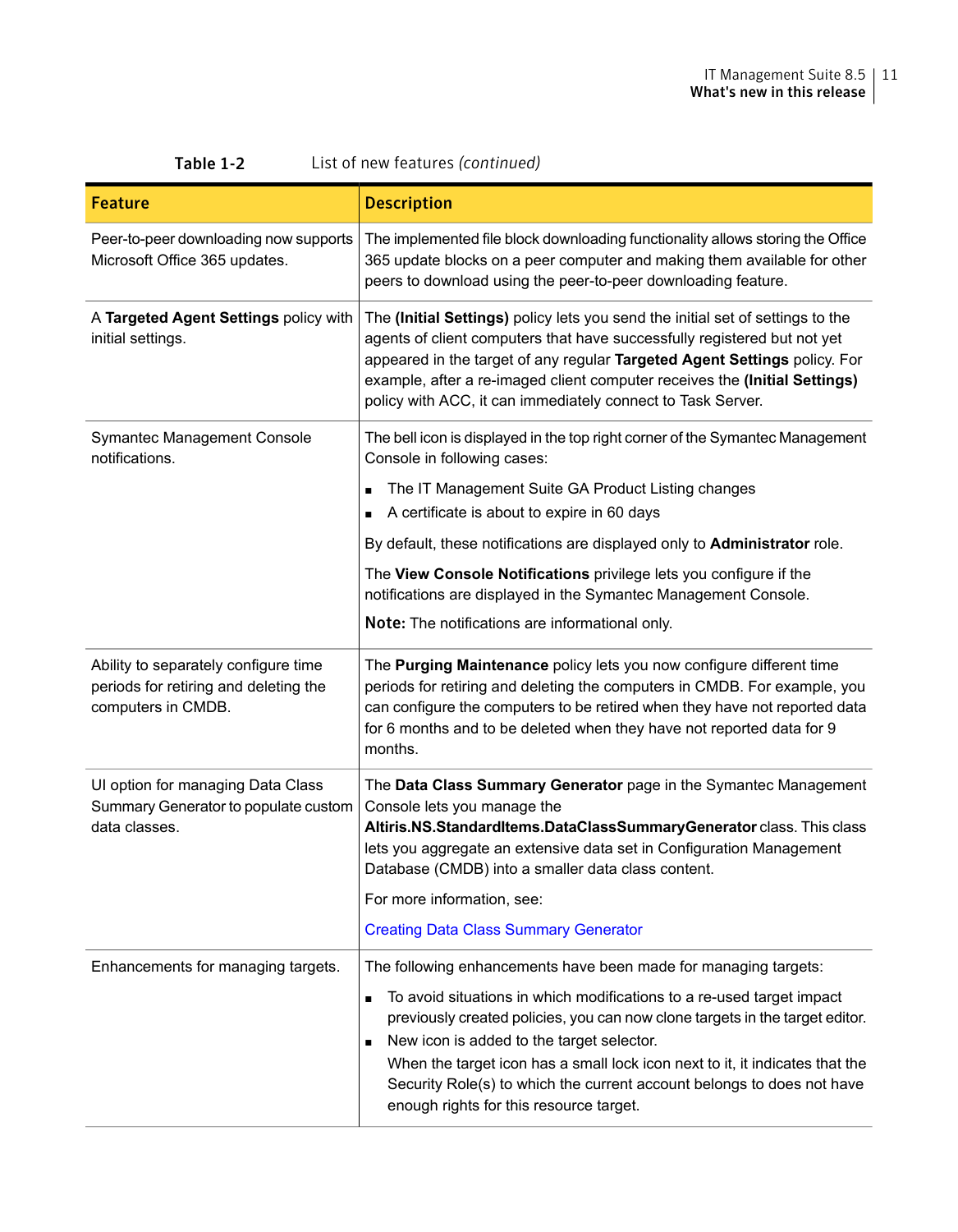| List of new features (continued)<br>Table 1-2       |                                                                                                                                                                                                                                                                                                                                                                                                                                                                                                                                               |  |
|-----------------------------------------------------|-----------------------------------------------------------------------------------------------------------------------------------------------------------------------------------------------------------------------------------------------------------------------------------------------------------------------------------------------------------------------------------------------------------------------------------------------------------------------------------------------------------------------------------------------|--|
| Feature                                             | <b>Description</b>                                                                                                                                                                                                                                                                                                                                                                                                                                                                                                                            |  |
| (Windows only) Enhancements of                      | The following enhancements are implemented in package delivery:                                                                                                                                                                                                                                                                                                                                                                                                                                                                               |  |
| package delivery.                                   | <b>Block by block downloading</b><br>Package delivery downloads all files block by block. Package delivery is<br>aware of locally available and valid file blocks and is able to download<br>only the missing file blocks.<br><b>Block chain hash validation</b><br>$\blacksquare$<br>Package delivery uses the block chain hash to validate the file integrity<br>during the file download. Package delivery verifies each block hash as<br>soon as it is received from the server and does not write the block if hash<br>validation fails. |  |
| New default schedule for SQL<br>defragmentation.    | In previous releases, the NS.SQL defragmentation<br>schedule.{cdcd50e9-1c42-402b-921c-8ad6c9ff0d34} task is set to run<br>only once by default and does not repeat anymore.                                                                                                                                                                                                                                                                                                                                                                   |  |
|                                                     | After upgrading to IT Management Suite 8.5, the NS.SQL defragmentation<br>schedule.{cdcd50e9-1c42-402b-921c-8ad6c9ff0d34} task has a new default<br>schedule and runs as follows:                                                                                                                                                                                                                                                                                                                                                             |  |
|                                                     | If no custom schedule is specified, the task will run weekly every<br>$\blacksquare$<br>Saturday at 12:00PM.<br>If a custom schedule is specified, the task will run according to the<br>$\blacksquare$<br>specified schedule.                                                                                                                                                                                                                                                                                                                |  |
|                                                     | You can configure the schedule for this task in Task Scheduler.                                                                                                                                                                                                                                                                                                                                                                                                                                                                               |  |
| New hierarchy replication rule.                     | The new default hierarchy replication rule AD import Replication replicates<br>data for users and computers that are imported from Active Directory.<br>By default, this rule is disabled.                                                                                                                                                                                                                                                                                                                                                    |  |
| Ability to configure hierarchy replication<br>mode. | The Replication mode option lets you configure what kind of data the<br>hierarchy replication rule should replicate.                                                                                                                                                                                                                                                                                                                                                                                                                          |  |
|                                                     | For example, if you replicate Active Directory (AD) import data from parent<br>Notification Server to its children, you can either replicate missing data for<br>the resources that exist on child Notification Servers or replicate the resources<br>that are not present on child Notification Servers.                                                                                                                                                                                                                                     |  |
| Item tracking.                                      | Item tracking feature lets you set up a function that saves a record each time<br>when an action is performed on a specified item. Later you can view the<br>history of all actions that are performed on this item.<br>Configuring global settings for item tracking                                                                                                                                                                                                                                                                         |  |
|                                                     |                                                                                                                                                                                                                                                                                                                                                                                                                                                                                                                                               |  |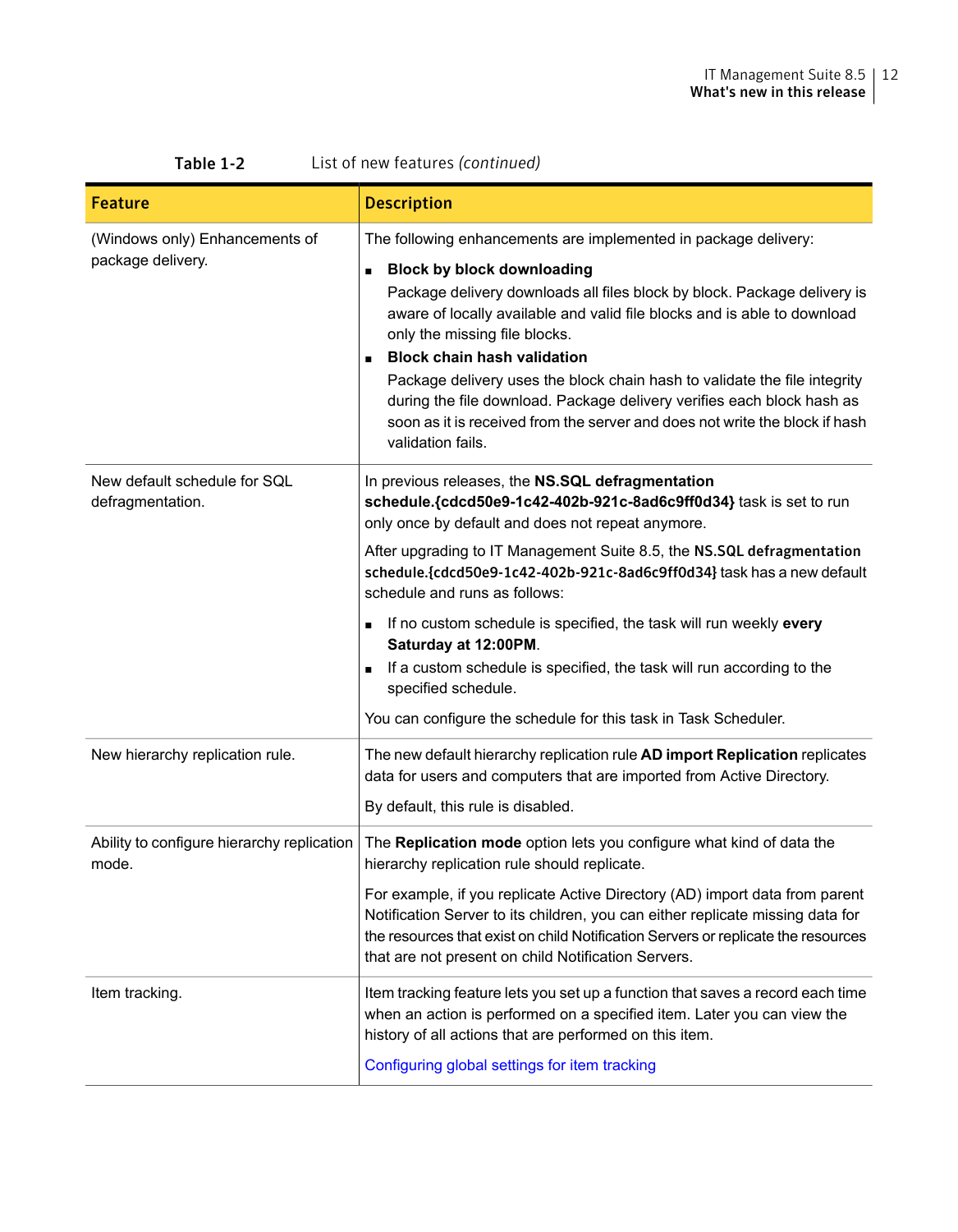| <b>Feature</b>                                                           | <b>Description</b>                                                                                                                                                                                                                                                                                                                                                                                                                                                                                                                                                                                                                                                                                                                      |  |
|--------------------------------------------------------------------------|-----------------------------------------------------------------------------------------------------------------------------------------------------------------------------------------------------------------------------------------------------------------------------------------------------------------------------------------------------------------------------------------------------------------------------------------------------------------------------------------------------------------------------------------------------------------------------------------------------------------------------------------------------------------------------------------------------------------------------------------|--|
| Editing core settings in Symantec<br>Management Console.                 | Core settings in NS Configurator can now also be viewed and configured in<br>the Symantec Management Console. To access the settings, in the Symantec<br>Management Console, on the Settings menu, click Notification Server ><br><b>Core Settings.</b>                                                                                                                                                                                                                                                                                                                                                                                                                                                                                 |  |
| Added ability to specify language for<br>Symantec Management Console.    | You can now select a specific language that you want to use in the Symantec<br>Management Console instead of the default browser language.                                                                                                                                                                                                                                                                                                                                                                                                                                                                                                                                                                                              |  |
|                                                                          | Note: This option is available only if you have Language Packs installed.                                                                                                                                                                                                                                                                                                                                                                                                                                                                                                                                                                                                                                                               |  |
| The full version number of Symantec<br>Management Platform is displayed. | The full version number of Symantec Management Platform is displayed in<br>the dialog box that opens when you click Help > About Symantec<br>Management Console in the Symantec Management Console.                                                                                                                                                                                                                                                                                                                                                                                                                                                                                                                                     |  |
| New features of ASDK.                                                    | The following enhancements are introduced in ASDK:<br>On a server side, ASDK is able to run tasks and policies over the<br>$\blacksquare$<br>WebSocket protocol. ASDK is extended with methods specific to Time<br>Critical Management: TaskManagement.ExecuteTCMTask,<br>TaskManagement.GetTCMTaskStatus,<br>TaskManagement.GetTCMTaskResults,<br>TaskManagement.GetTCMTaskResult, and<br>ResourceManagementLib.PushPolicy.<br>CreateResourceTarget method can now create a target in a custom<br>$\blacksquare$<br>folder if the parentFolderGuid element with custom folder's Guid is in<br>target's source XML.<br>If the <b>parentFolderGuid</b> element is not in source XML, the target is<br>created in the root target folder. |  |

| List of new features (continued)<br>Table 1-2 |
|-----------------------------------------------|
|-----------------------------------------------|

### <span id="page-12-0"></span>What's new in Deployment Solution

In the Deployment Solution 8.5, the following new features are introduced. Note that the table also includes features that have been introduced in Deployment Solution 8.1 release updates (RU):

| <b>Feature</b>                                                 | <b>Description</b>                                                                                       |
|----------------------------------------------------------------|----------------------------------------------------------------------------------------------------------|
| WinPE support for Windows 10 1703.<br>1709, and 1803 versions. | Deployment Solution now supports WinPE for Windows 10 1703, 1709, and<br>1803 versions with limitations. |
|                                                                | For more details, refer to the following article.                                                        |
|                                                                | <b>HOWTO126076</b>                                                                                       |

Table 1-3 List of new features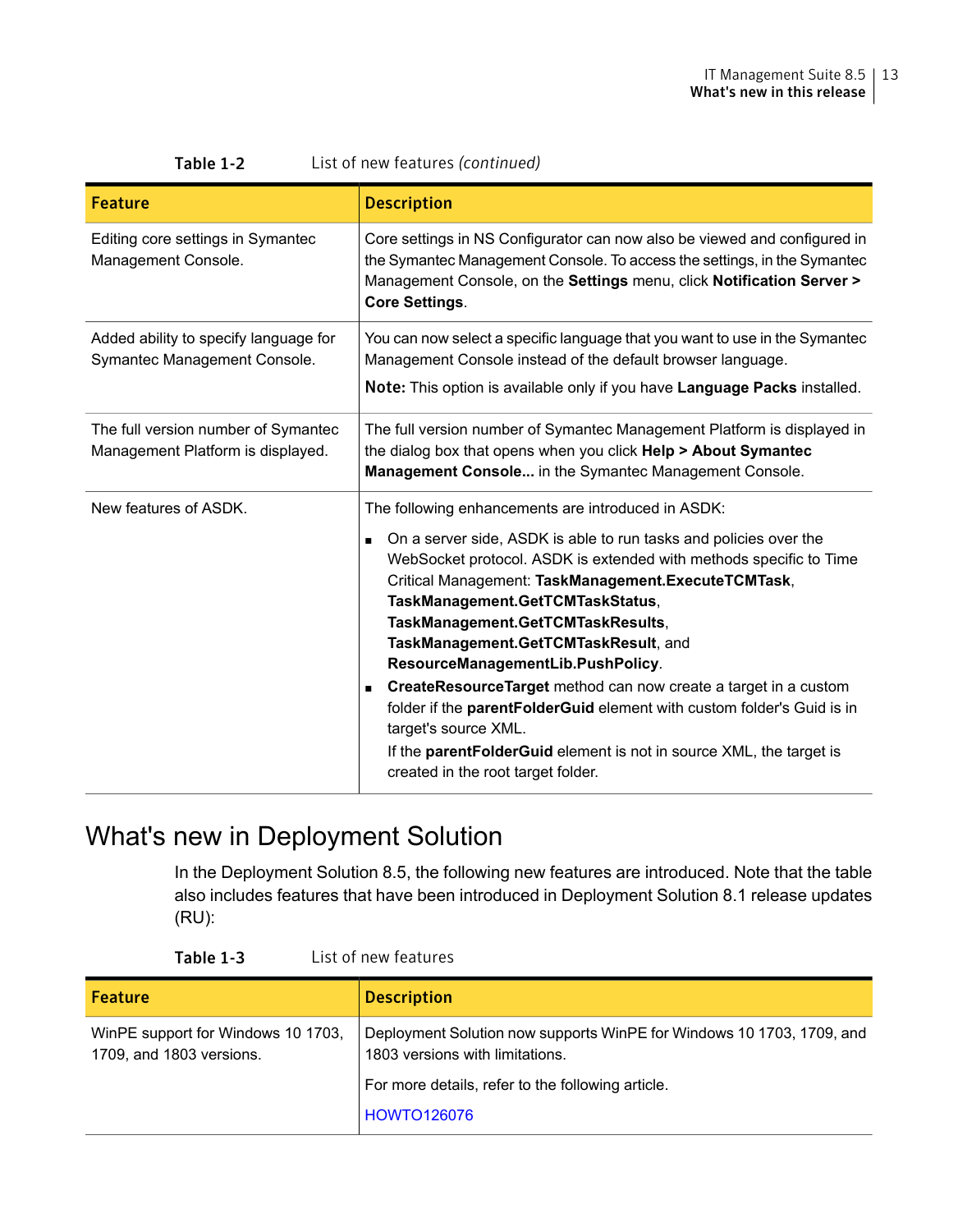| <b>Feature</b>                                 | <b>Description</b>                                                                                                                                                                           |  |
|------------------------------------------------|----------------------------------------------------------------------------------------------------------------------------------------------------------------------------------------------|--|
| Driver Manager lets you upload.CAB<br>archives | Deployment Solution lets you upload drivers as .CAB archives. The following<br>procedure lists the steps that you must follow to add drivers to the driver<br>database:                      |  |
|                                                | In the Symantec Management Console, navigate to Settings ><br>Deployment > Driver Manager.<br>In the Driver Database Management dialog box click the Preboot tab<br>or DeployAnywhere tab.   |  |
|                                                | Click Add.                                                                                                                                                                                   |  |
|                                                | For the complete procedure, refer to the following URL:                                                                                                                                      |  |
|                                                | http://help.symantec.com                                                                                                                                                                     |  |
| Improved support for cab archive.              | Support for drivers upload in .cab archive for Deployment Solution is<br>improved.                                                                                                           |  |
| Imaging support for 4K native drives.          | Yyou can now create an image of a computer with 4K native drive that has<br>GPT partition and NTFS file system and deploy it on a computer with 4K<br>native drive.                          |  |
|                                                | Note: The following scenarios are not supported:                                                                                                                                             |  |
|                                                | Deploying an image that is created from a 4k drive to a drive with 512 sector<br>size.                                                                                                       |  |
|                                                | Deploying an image that is created from a drive with 512 sector size to a 4k<br>drive.                                                                                                       |  |
| Improved performance of Boot Disk<br>Creator.  | The performance of the Boot Disk Creator is improved by reducing the time<br>required to add preboot drivers and other packages while creating preboot<br>packages for WinPE 5 and WinPE 10. |  |
| Support for iPXE                               | Deployment Solution supports creating pre-boot configurations that can be<br>deployed over HTTP.                                                                                             |  |
|                                                | <b>TECH250831</b>                                                                                                                                                                            |  |
| Support for Smart raw imaging                  | Deployment Solution supports raw imaging for RHEL 7.2 and RHEL7.4 with<br>XFS file system. When you capture an image, all the sectors are copied<br>along with their offset on the disk.     |  |
|                                                | To capture an image using the Smart raw imaging feature, use the $-isr$<br>switch in the <b>Create Image</b> task.                                                                           |  |

#### Table 1-3 List of new features *(continued)*

### <span id="page-13-0"></span>What's new in Inventory Solution

In Inventory Solution 8.5, the following new features are introduced.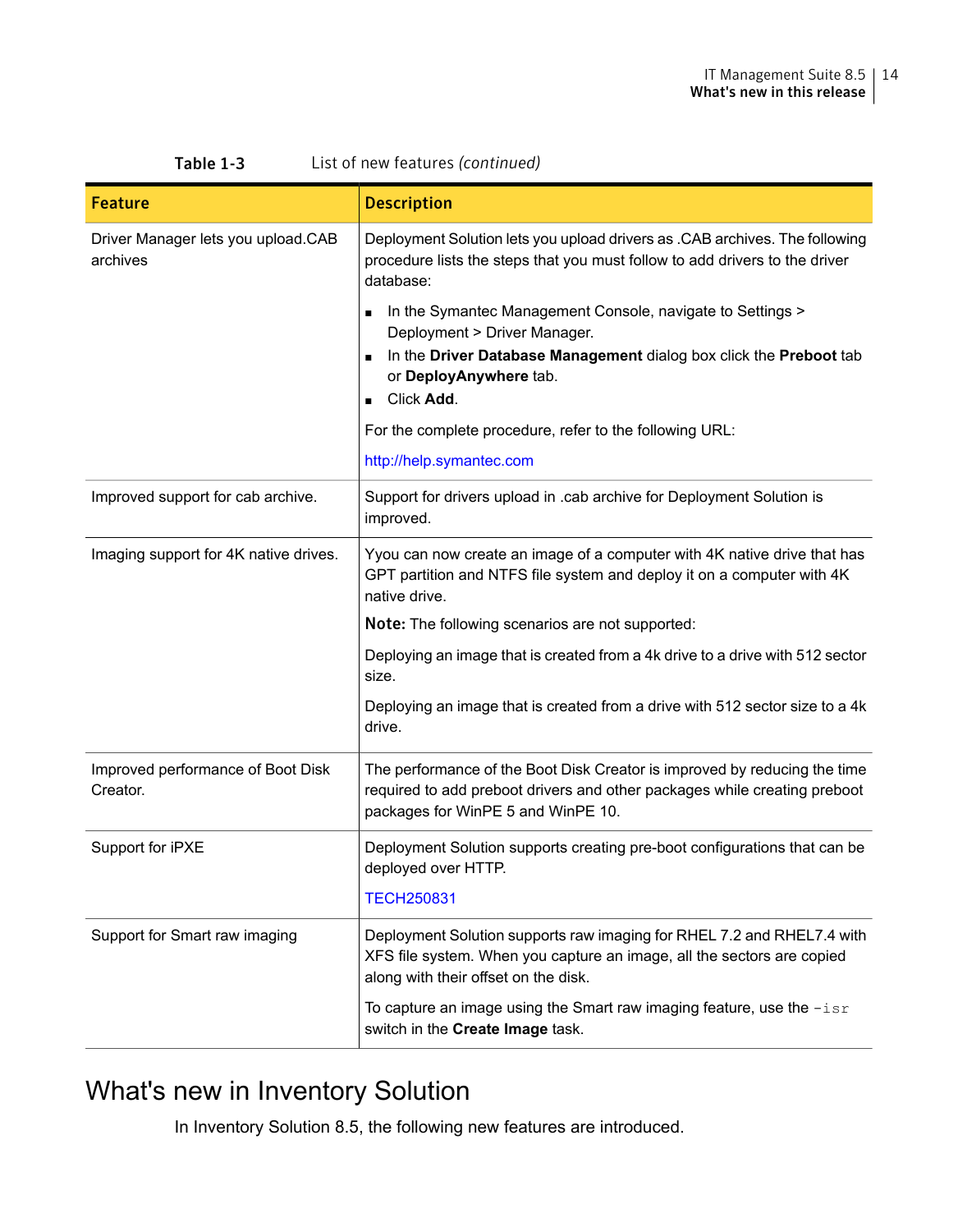Note that the table also includes features that have been introduced in Inventory Solution 8.1 release updates (RU).

| Table 1-4 |  | List of new features in Inventory Solution |
|-----------|--|--------------------------------------------|
|-----------|--|--------------------------------------------|

| <b>Feature</b>                                                                                                    | <b>Description</b>                                                                                                                                                                                                                                    |
|-------------------------------------------------------------------------------------------------------------------|-------------------------------------------------------------------------------------------------------------------------------------------------------------------------------------------------------------------------------------------------------|
| New Collect Time-Critical Inventory<br>policy.                                                                    | Inventory Solution provides the Collect Time-Critical Inventory policy that<br>gathers the most important hardware and software inventory data on client<br>computers frequently during a day according to a schedule.                                |
|                                                                                                                   | You can also enable the policy option Real-Time Inventory that monitors<br>the current software state and runs software inventory scan on client Windows<br>computers in real time on certain events.                                                 |
| Ability to gather inventory data for                                                                              | You can now gather information about the following software:                                                                                                                                                                                          |
| Microsoft Application Virtualization<br>(App-V) virtual applications and<br>Microsoft Windows store applications. | Microsoft Application Virtualization (App-V) virtual applications<br>n<br>Microsoft Windows store applications<br>п                                                                                                                                   |
| Enhanced delta inventory scan and data<br>inconsistency detection.                                                | Inventory Solution automatically detects the computers with data<br>discrepancies and maintains the inventory data consistency.                                                                                                                       |
| Enhanced software identification<br>process.                                                                      | When Inventory Solution runs the software inventory scan on managed<br>computers, it implements intelligent identification of software components<br>and key program files. Now the software identification process is simplified<br>and runs faster. |
| Enhanced stand-alone inventory.<br>(Windows only)                                                                 | Inventory Solution lets you run stand-alone inventory packages on Windows<br>computers with Symantec Management Agent and Inventory Plug-in installed.                                                                                                |
| Support for SNMPv3.                                                                                               | With the SNMPv3 support, you can perform the following tasks on<br>SNMPv3-enabled Cisco switches and the devices connected to them (for<br>example, VMs, Desktops, etc.):                                                                             |
|                                                                                                                   | Discover the devices using Network Discovery.                                                                                                                                                                                                         |
|                                                                                                                   | Gather agentless inventory on the devices using Inventory for Network<br>Devices.                                                                                                                                                                     |
|                                                                                                                   | Note that SNMPv3 support is limited to Cisco switches only.                                                                                                                                                                                           |
| Inventory Solution gathers the<br>software-based usage tracking data on<br>Mac computers.                         | Inventory Solution lets you track usage of the managed software at the<br>software product level on your managed Mac OS X 10.10 and above<br>computers.                                                                                               |
|                                                                                                                   | To store the gathered usage tracking data, the new data class <b>Product</b><br>Monthly Summary is introduced.                                                                                                                                        |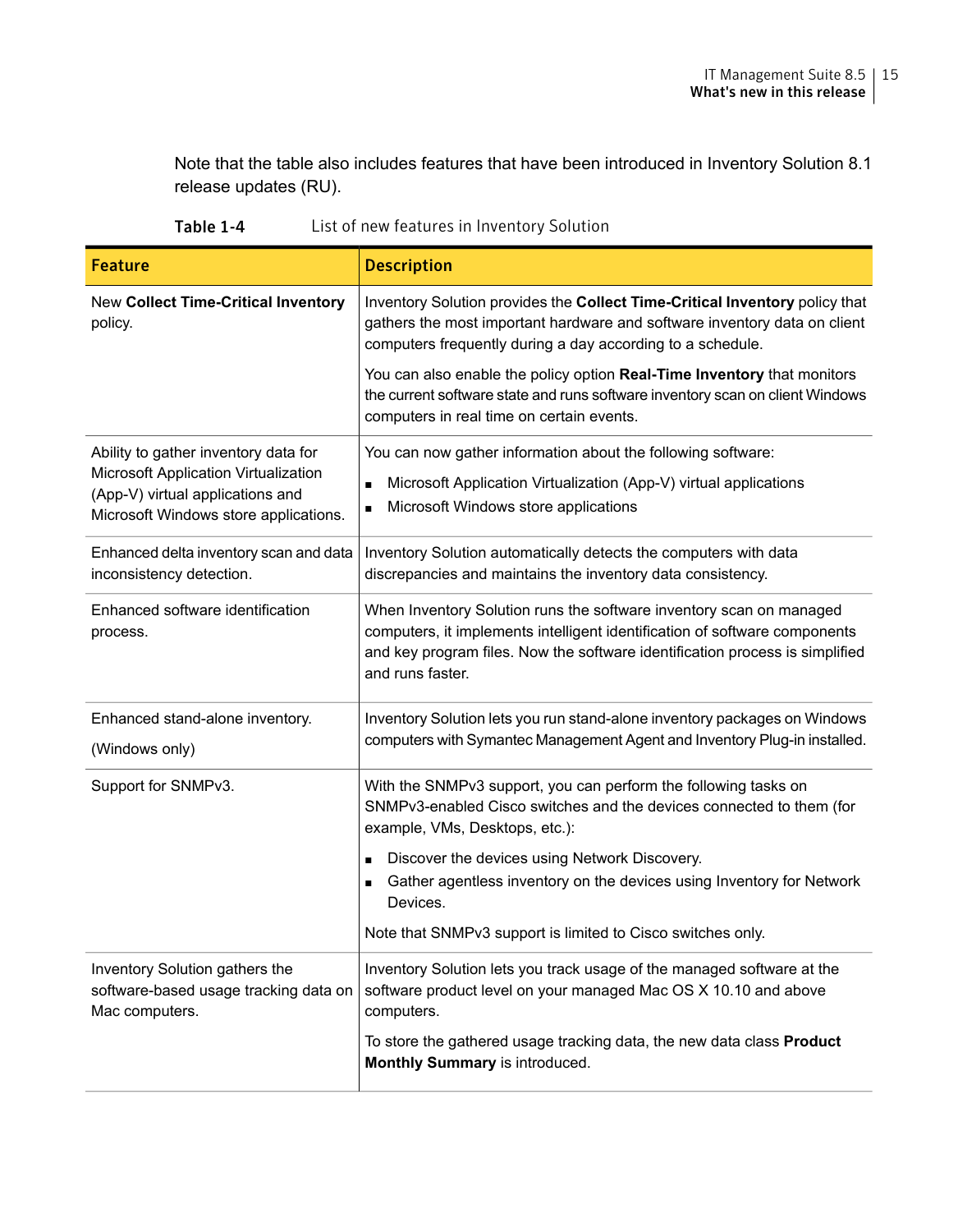### What's new in IT Management Suite integrations

<span id="page-15-0"></span>In IT Management Suite 8.5, the following new features are introduced.

Note that the table also includes features that have been introduced in IT Management Suite 8.1 release updates (RU).

| <b>Feature</b>                                                                                             | <b>Description</b>                                                                                                                                                                                                                                                                                                                                                                                                    |
|------------------------------------------------------------------------------------------------------------|-----------------------------------------------------------------------------------------------------------------------------------------------------------------------------------------------------------------------------------------------------------------------------------------------------------------------------------------------------------------------------------------------------------------------|
| Extended health information for the<br><b>Symantec Endpoint Protection</b><br>clients.                     | The IT Management Suite enables you to report on the Symantec Endpoint<br>Protection client (SEP agent) health and start the SEP service on client computers<br>with SEP agent installed.                                                                                                                                                                                                                             |
| (Windows and Mac only)                                                                                     | For more information about extended health information for the Symantec<br>Endpoint Protection clients, see the following knowledge base article:                                                                                                                                                                                                                                                                     |
|                                                                                                            | http://www.symantec.com/docs/DOC10947                                                                                                                                                                                                                                                                                                                                                                                 |
| Ability to deliver the Symantec<br><b>Endpoint Protection clients (SEP</b><br>agents) to client computers. | Software Management Solution provides the predefined Symantec Endpoint<br><b>Protection Delivery</b> policy. The policy delivers a SEP installation package to<br>Windows and Mac client computers, installs SEP agent, and makes sure it<br>remains installed. The policy also upgrades the existing SEP agent if necessary.                                                                                         |
|                                                                                                            | The Conflicting SEP Delivery Policies report presents the enabled Symantec<br><b>Endpoint Protection Delivery policies that are targeted to the same computers.</b><br>Running such policies may result in double installation of the SEP agent on the<br>computers. The report lets you detect conflicting policies and resolve them to<br>ensure that only one instance of SEP agent is installed on the computers. |
|                                                                                                            | You can view this report in the Symantec Management Console, on the Reports<br>menu, at All Reports > Software > Delivery.                                                                                                                                                                                                                                                                                            |
|                                                                                                            | For more information about SEP management tasks, see the Whitepaper at the<br>following URL:                                                                                                                                                                                                                                                                                                                          |
|                                                                                                            | https://www.symantec.com/docs/DOC11174                                                                                                                                                                                                                                                                                                                                                                                |
| Quarantine computers without<br>required patches.                                                          | IT Management Suite (ITMS) lets you check if the computer is compliant with<br>respect to the software updates that need to be installed on it.                                                                                                                                                                                                                                                                       |
|                                                                                                            | If patches associated with CVE-ID specified in ITMS are found not to be installed<br>on targeted computers, such computers will be quarantined until the patches<br>are installed.                                                                                                                                                                                                                                    |
|                                                                                                            | For more information about checking patch compliance and taking quarantine<br>action on client computers, see the Whitepaper at the following URL:                                                                                                                                                                                                                                                                    |
|                                                                                                            | https://www.symantec.com/docs/DOC11174                                                                                                                                                                                                                                                                                                                                                                                |

Table 1-5 New features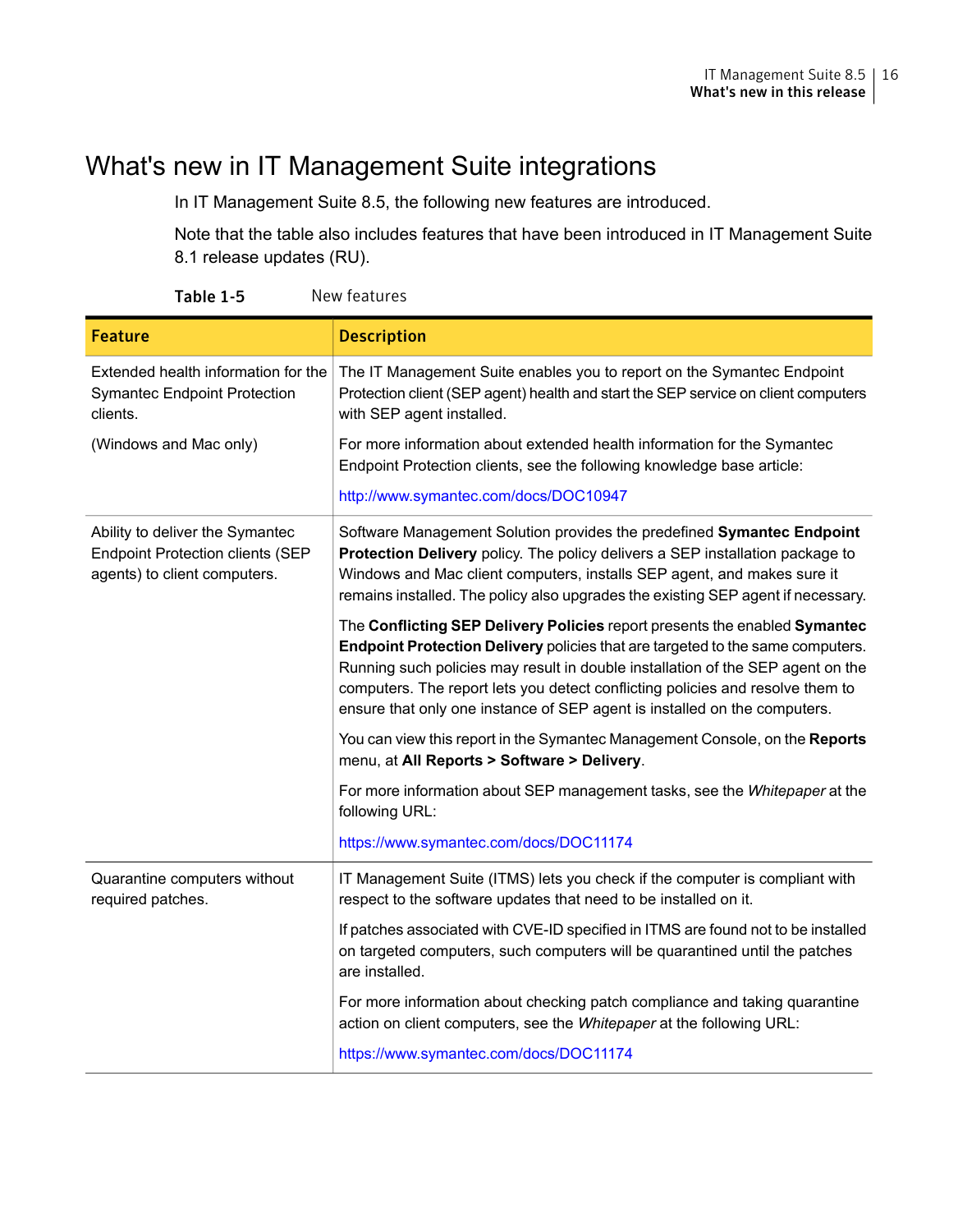| New features (continued)<br>Table 1-5                                                                                                |                                                                                                                                                                                                                                                                                                                                                                              |  |
|--------------------------------------------------------------------------------------------------------------------------------------|------------------------------------------------------------------------------------------------------------------------------------------------------------------------------------------------------------------------------------------------------------------------------------------------------------------------------------------------------------------------------|--|
| Feature                                                                                                                              | <b>Description</b>                                                                                                                                                                                                                                                                                                                                                           |  |
| Automated remediation of<br>vulnerabilities detected by Symantec<br><b>Conrtol Compliance Suite</b><br><b>Vulnerability Manager.</b> | Use the Patch Management Solution to automatically remediate vulnerabilities<br>detected by Symantec Control Compliance Suite Vulnerability Manager.<br>For more information about Automated Vulnerability Remediation, see the<br>Whitepaper at the following URL:<br>https://www.symantec.com/docs/DOC11174                                                                |  |
| Automated remediation of<br>vulnerabilities in response to service<br>requests (Symantec Control<br>Compliance Suite integration).   | Automatically remediate vulnerabilities in response to service requests created<br>in ticketing systems such as ServiceNow by products such as Symantec Control<br>Compliance Suite.<br>Currently, IT Management Suite supports remediation management for Windows<br>clients. For more information, refer to the following article:<br>http://www.symantec.com/docs/DOC9752 |  |

### <span id="page-16-0"></span>What's new in ITMS Management Views

In ITMS Management Views 8.5, the following new feature is introduced:

| <b>Feature</b>                                                                 | <b>Description</b>                                                                                                                                  |
|--------------------------------------------------------------------------------|-----------------------------------------------------------------------------------------------------------------------------------------------------|
| Number of entries in the <b>Computers</b><br>with software installed list.     | You can now view the total number of client computer entries on which a<br>selected software product is installed.                                  |
|                                                                                | The number is shown in the bottom row of the <b>Computers with software</b><br>installed list.                                                      |
| New filter criterion is added in the<br>Software view.                         | A new filter criterion is added for software products, software components,<br>and software releases                                                |
|                                                                                | The new <b>IsPublished</b> criterion filters the software depending on whether it<br>is published to the Software Portal or not.                    |
| New folder in the <b>Software Filters</b> tree<br>in the <b>Software</b> view. | The new Published Software folder contains the Published Software<br><b>Releases</b> filter for software releases published to the Software Portal. |

#### Table 1-6 List of new features

### <span id="page-16-1"></span>What's new in Patch Management Solution

In Patch Management Solution 8.5, the following new features are introduced.

Note that the table also includes features that have been introduced in Patch Management Solution 8.1 release updates (RU).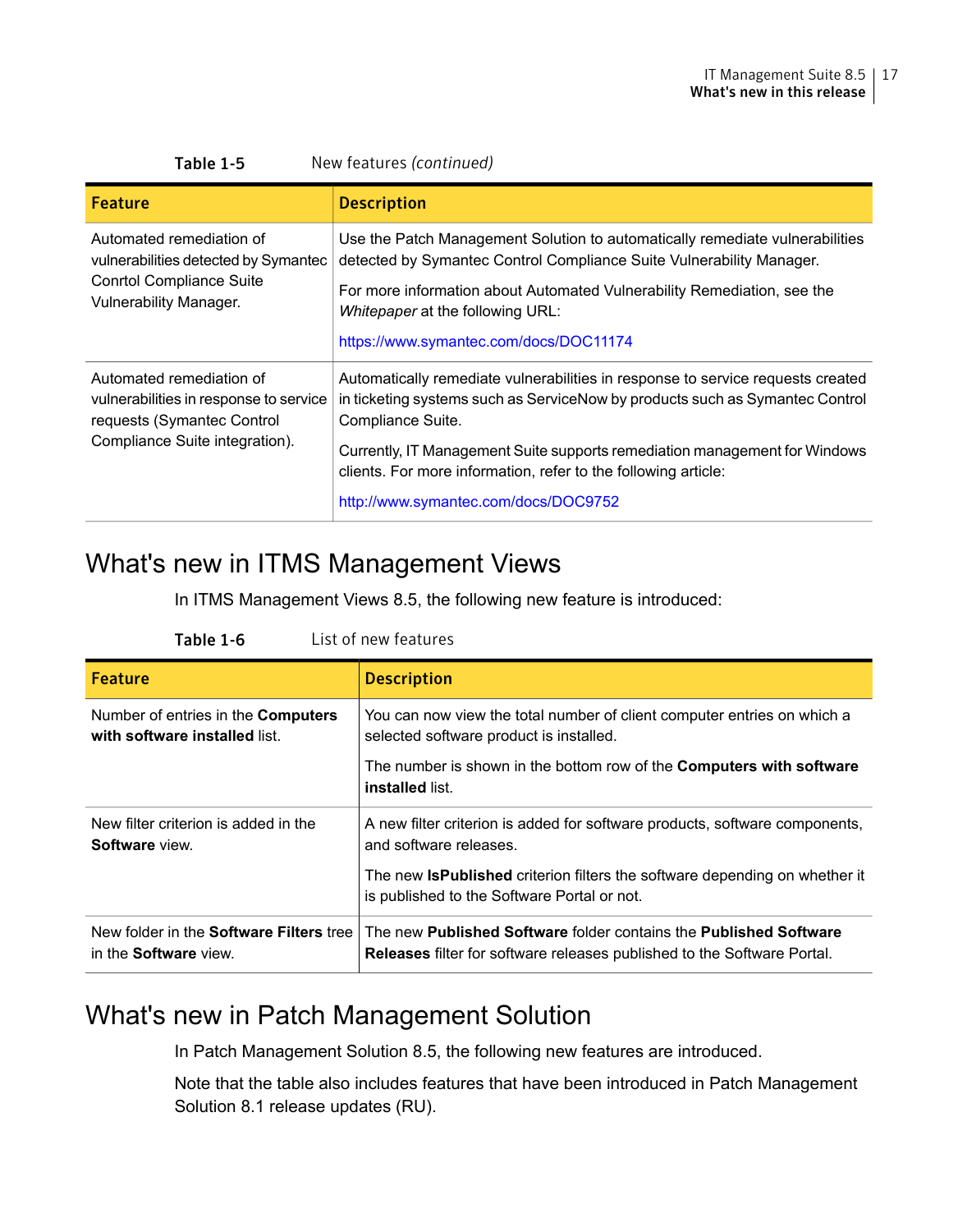| Table 1-7<br>List of new features                                                                                                   |                                                                                                                                                                                                                                                                                                                                                                                                                                                                                                        |  |
|-------------------------------------------------------------------------------------------------------------------------------------|--------------------------------------------------------------------------------------------------------------------------------------------------------------------------------------------------------------------------------------------------------------------------------------------------------------------------------------------------------------------------------------------------------------------------------------------------------------------------------------------------------|--|
| <b>Feature</b>                                                                                                                      | <b>Description</b>                                                                                                                                                                                                                                                                                                                                                                                                                                                                                     |  |
| Express Updates support.                                                                                                            | Patch Management Solution for Windows supports the Express Updates<br>technology that is built into Windows Update service and optimizes distribution<br>of some updates for Microsoft products by only downloading the incremental<br>changes that each computer requires.<br>For more information about Express Updates support, see the following<br>knowledge base article:<br>http://www.symantec.com/docs/DOC11127                                                                               |  |
| Enhanced Windows system assessment<br>scan and assessment data<br>inconsistency detection.<br>(Windows only)                        | Windows system assessment scan in delta mode reduces the network load<br>by only reporting data that has changed since the last full scan.<br>Patch Management Solution automatically ensures that the system<br>assessment scan data known to the Notification Server is consistent with<br>the data on each endpoint.                                                                                                                                                                                |  |
| Ability to remove disabled bulletins from<br>the software update policies, and then<br>delete unused Windows and Linux<br>packages. | When you disable software bulletins, you can also remove the software<br>bulletins from software update policies.<br>You can then run the Check Software Update Package Integrity task to<br>automatically delete unused Windows and Linux packages. This may be<br>helpful to free up disk space consumed by large update packages that are<br>no longer being distributed.                                                                                                                           |  |
| Ability to distribute only selected updates<br>for a particular software bulletin.                                                  | You can create a software update policy that downloads and distributes only<br>selected updates for a particular software bulletin. You can edit the policy<br>later to download additional updates in the bulletin.<br>If you revise software update policies to download additional updates<br>associated with a bulletin included in the policy, distribution of the newly<br>downloaded updates will be disabled by default.                                                                       |  |
| Filter for compliance reports that shows<br>superseded updates or the software<br>bulletins that contain superseded<br>updates.     | The (AII) filtering option of the Supersedence Status parameter lets you view<br>and distribute superseded updates or the software bulletins that contain<br>superseded updates on the Patch Remediation Center page or in the following<br>enhanced patch management compliance reports:<br>Software Bulletin Details<br>$\blacksquare$<br>Compliance by Bulletin<br>$\blacksquare$<br>Compliance by Update<br>п<br>Compliance by Computer<br>п<br>Software Update Delivery Summary<br>$\blacksquare$ |  |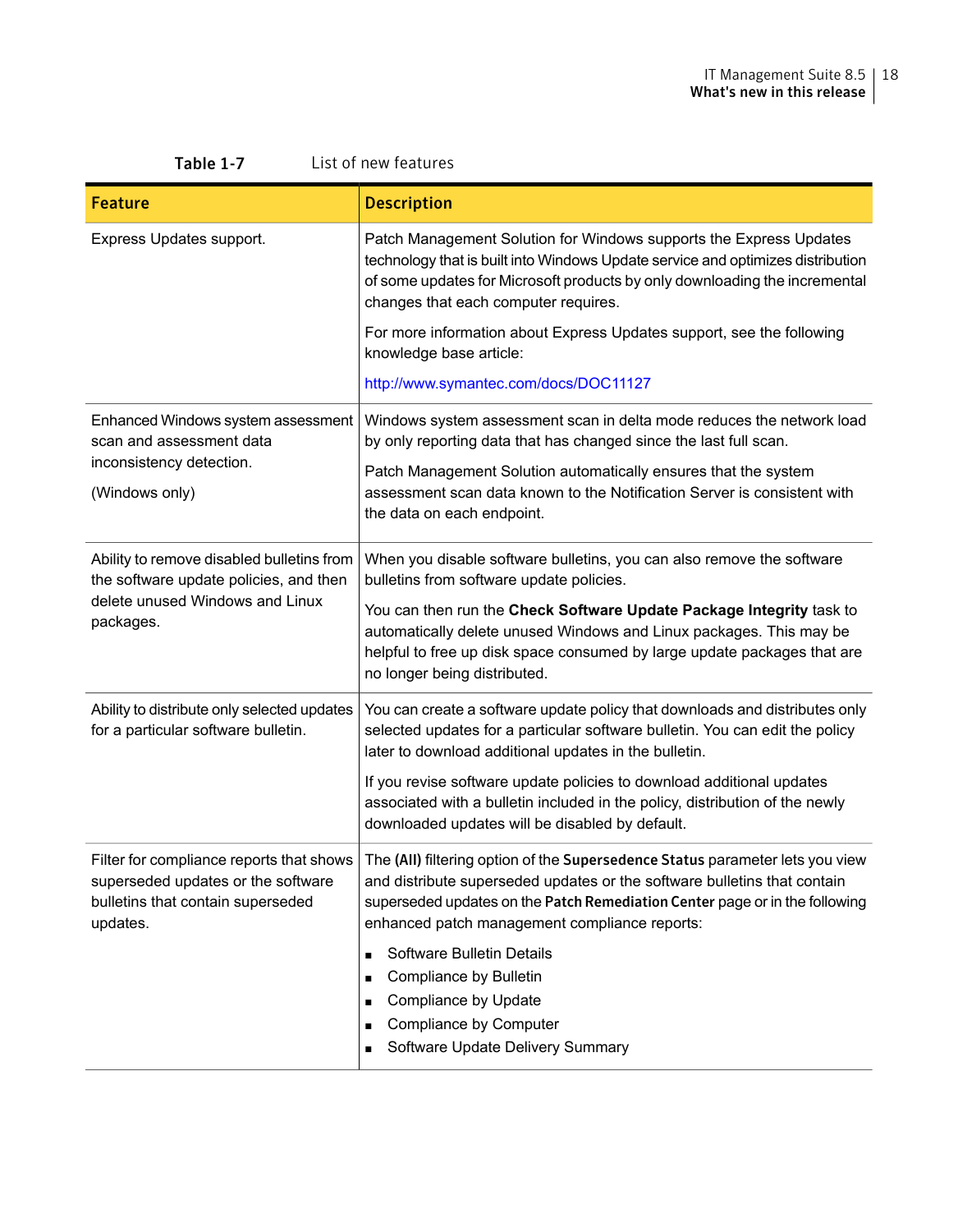| Table 1-7<br>List of new features (continued)                                              |                                                                                                                                                                                                                                                                                                                                               |
|--------------------------------------------------------------------------------------------|-----------------------------------------------------------------------------------------------------------------------------------------------------------------------------------------------------------------------------------------------------------------------------------------------------------------------------------------------|
| <b>Feature</b>                                                                             | <b>Description</b>                                                                                                                                                                                                                                                                                                                            |
| Ability to select specific Microsoft Office<br>365 channels for patching.                  | The patch management metadata release version 7.3 contains separate<br>entries for the following Microsoft Office 365 channels enabling you to just<br>download and distribute the updates associated with the channels required:                                                                                                             |
|                                                                                            | Microsoft Office Click to Run 2016 (Office 365 Deferred Channel)<br>Microsoft Office Click to Run 2016 (Office 365 Monthly Channel)<br>$\blacksquare$<br>Microsoft Office Click to Run 2016 (Office 365 Semi-Annual Channel)<br>Microsoft Office Click to Run 2016 (Office 365 Semi-Annual Targeted<br>Channel)                               |
|                                                                                            | For more information, see the following knowledge base article:<br>http://www.symantec.com/docs/DOC9673                                                                                                                                                                                                                                       |
| Lists of Windows and Linux policies are<br>available on the Patch Management<br>home page. | You can access the lists of software update policies for Windows and Linux<br>that you have created on the Patch Management home page:<br><b>Windows Policies</b><br><b>SUSE Linux Policies</b><br><b>Red Hat Linux Policies</b><br>CentOS Linux Policies<br>You can select a policy from the list and view the details of the policy or edit |
|                                                                                            | its settings if necessary on the corresponding policy page.                                                                                                                                                                                                                                                                                   |

### <span id="page-18-0"></span>What's new in Software Management Solution

In Software Management Solution 8.5, the following new features are introduced.

Note that the table also includes features that have been introduced in Software Management Solution 8.1 release updates (RU).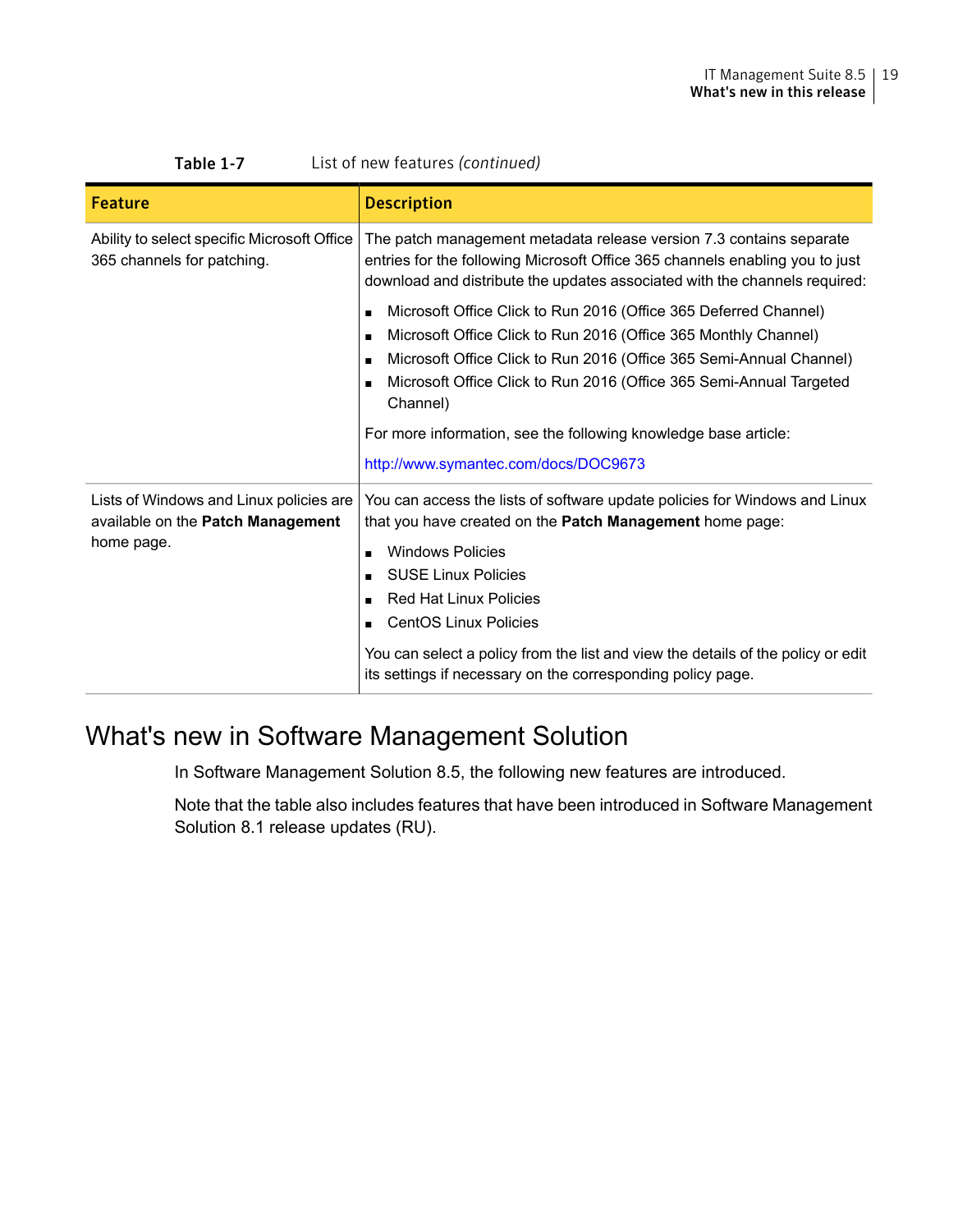#### IT Management Suite 8.5 | 20 What's new in this release

| Table 1-8                                          | List of new features                                                                                                                                                                                                                                                                                                                                                                                                                                                     |  |
|----------------------------------------------------|--------------------------------------------------------------------------------------------------------------------------------------------------------------------------------------------------------------------------------------------------------------------------------------------------------------------------------------------------------------------------------------------------------------------------------------------------------------------------|--|
| <b>Feature</b>                                     | <b>Description</b>                                                                                                                                                                                                                                                                                                                                                                                                                                                       |  |
| <b>Enhanced Software Portal</b><br>administration. | Software Management Solution introduces the following enhancements of<br>the Software Portal administration:                                                                                                                                                                                                                                                                                                                                                             |  |
|                                                    | The Manage Publications page provides a consolidated view of all<br>software that has been published to the Software Portal. You can use<br>this page to quickly publish additional software to the Software Portal,<br>temporarily or permanently remove software from the portal, or edit the<br>attributes of published items rather than performing these actions on the<br>pages related to individual software resources or Managed Software<br>Delivery policies. |  |
|                                                    | You can configure access to the Software Portal from Mac client<br>$\blacksquare$<br>computers by using the Software Portal Client Access Policy. The<br>following options are available:                                                                                                                                                                                                                                                                                |  |
|                                                    | Show the Software Portal icon in the Symantec Management Agent<br>user interface.                                                                                                                                                                                                                                                                                                                                                                                        |  |
|                                                    | • Show the link to the Software Portal in the Symantec Management<br>Agent context menu.                                                                                                                                                                                                                                                                                                                                                                                 |  |
|                                                    | You can categorize software published to the Software Portal so that end<br>users can more quickly locate the software they require.                                                                                                                                                                                                                                                                                                                                     |  |
|                                                    | To limit end users to only being able to request software published for<br>them in the Software Portal, you can use the new Prevent end users<br>from requesting unlisted software on the Software Portal Settings<br>page.                                                                                                                                                                                                                                              |  |
|                                                    | While publishing a software resource or a Managed Software Delivery<br>policy to the Software Portal, the Software Portal Administrator can target<br>devices or groups of devices for software publishing.                                                                                                                                                                                                                                                              |  |
|                                                    | If the administrator targets both devices (or groups of devices) and users<br>(or groups of users) for software publishing, only the selected users on<br>the specified devices will have permission to request the software.                                                                                                                                                                                                                                            |  |
|                                                    | The default number of open software requests per user is increased to<br>$\blacksquare$<br>1000.                                                                                                                                                                                                                                                                                                                                                                         |  |
|                                                    | Note that a Managed Software Delivery policy that contains dependencies<br>or multiple tasks counts as one request.                                                                                                                                                                                                                                                                                                                                                      |  |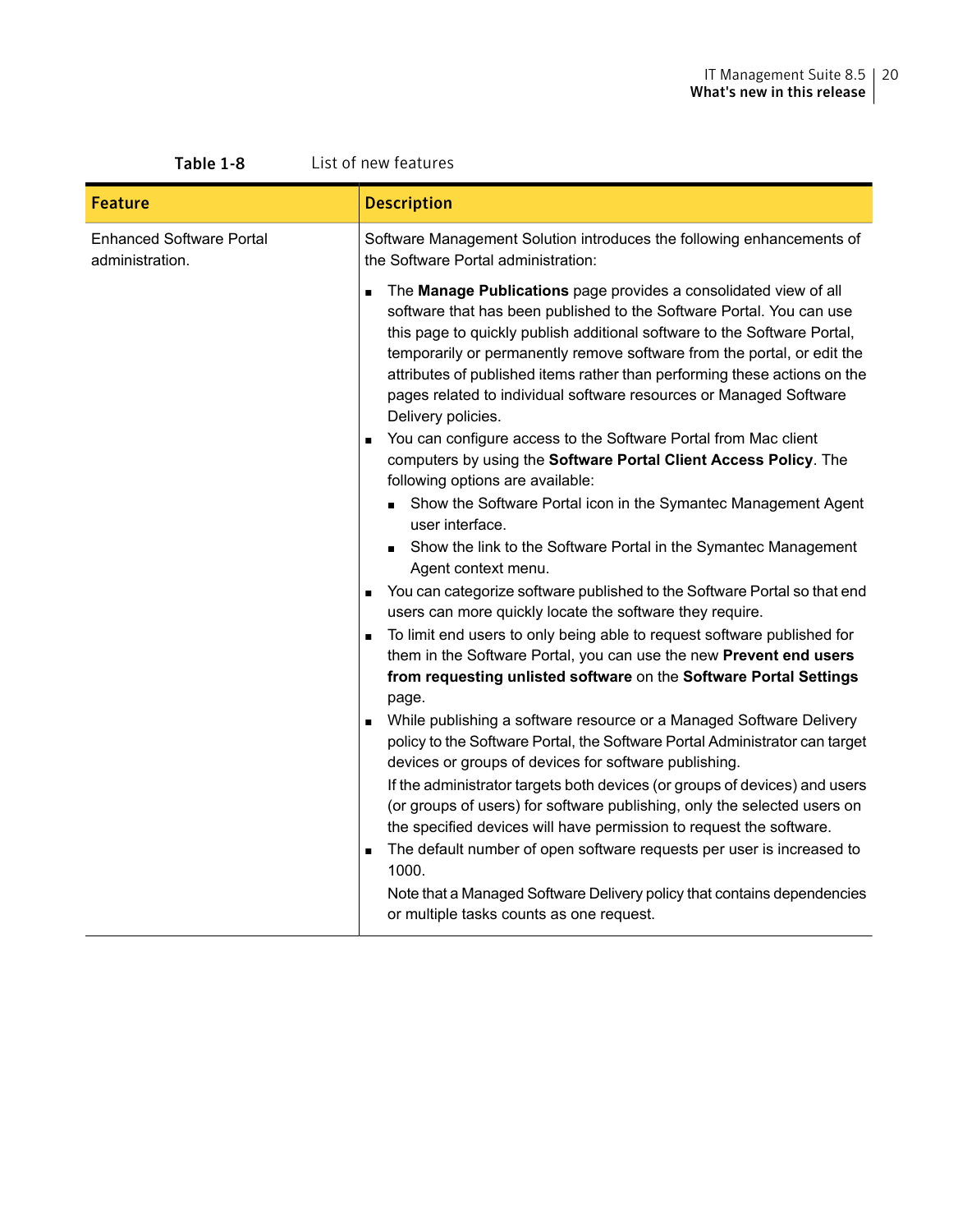| <b>Feature</b>                                                        | <b>Description</b>                                                                                                                                                                                                                                                                                                                                                                                                                                                                                                                                                                                                                                                                                                                                                                                                                                                                                                                                                                                                                                                                                                                                                                                                                                                                           |
|-----------------------------------------------------------------------|----------------------------------------------------------------------------------------------------------------------------------------------------------------------------------------------------------------------------------------------------------------------------------------------------------------------------------------------------------------------------------------------------------------------------------------------------------------------------------------------------------------------------------------------------------------------------------------------------------------------------------------------------------------------------------------------------------------------------------------------------------------------------------------------------------------------------------------------------------------------------------------------------------------------------------------------------------------------------------------------------------------------------------------------------------------------------------------------------------------------------------------------------------------------------------------------------------------------------------------------------------------------------------------------|
| Enhanced user interface of the Software<br>Portal.                    | Software Management Solution 8.1 RU5 has introduced the enhanced UI<br>of the Software Portal that provides an app store-like user experience.                                                                                                                                                                                                                                                                                                                                                                                                                                                                                                                                                                                                                                                                                                                                                                                                                                                                                                                                                                                                                                                                                                                                               |
| (Windows and Mac only)                                                | The Software Portal Administrator can configure whether the legacy UI or<br>the enhanced UI is displayed to the users.                                                                                                                                                                                                                                                                                                                                                                                                                                                                                                                                                                                                                                                                                                                                                                                                                                                                                                                                                                                                                                                                                                                                                                       |
|                                                                       | <b>Note:</b> After the first-time installation, the enhanced UI is enabled by default.<br>After the upgrade from the previous version, the UI setting remains in the<br>same state as before the upgrade.                                                                                                                                                                                                                                                                                                                                                                                                                                                                                                                                                                                                                                                                                                                                                                                                                                                                                                                                                                                                                                                                                    |
|                                                                       | The enhanced UI has the following new features:                                                                                                                                                                                                                                                                                                                                                                                                                                                                                                                                                                                                                                                                                                                                                                                                                                                                                                                                                                                                                                                                                                                                                                                                                                              |
|                                                                       | The Software Portal Administrator can customize the Software Portal<br>$\blacksquare$<br>header with company-branded background image.<br>When the Software Portal Administrator publishes the software resource<br>or a Managed Software Delivery policy that delivers the software resource<br>to the Software Portal, the enhanced UI displays the predefined or custom<br>icon for the software resource.<br>End users can also open the Software Portal on Windows and Mac<br>$\blacksquare$<br>computers with Cloud-enabled Management enabled.<br>End users can only see the software that is compatible with the platform<br>of the computer from which they launch the Software Portal.<br>In the user profile, end users can enable the option to view notifications<br>when the requested application is installed on the user's device.<br>End users and managers can search for the applications by vendor, and<br>version.<br>End users can filter the applications by category, type, and approval.<br>For more information about using the enhanced user interface of the Software<br>Portal, see the Mind Map Making on-demand software available in the<br>Software Portal that is listed in the following knowledge base article:<br>http://www.symantec.com/docs/DOC9706 |
| Enhanced Software Discovery scan in<br>Software Management Framework. | Speed of Software Discovery scan is improved.                                                                                                                                                                                                                                                                                                                                                                                                                                                                                                                                                                                                                                                                                                                                                                                                                                                                                                                                                                                                                                                                                                                                                                                                                                                |
| Ability to perform software import and<br>managed delivery at once.   | You can create a software resource in the Software Catalog, import the<br>associated package, and create a Managed Software Delivery policy to install<br>the package as part of a single sequence of actions from within the Symantec<br>Management Console or by using the Administrator Software Development<br>Kit (ASDK). The ASDK Help can be found at<br>C:\ProgramData\Microsoft\Windows\Start<br>Menu\Programs\Symantec\ASDK                                                                                                                                                                                                                                                                                                                                                                                                                                                                                                                                                                                                                                                                                                                                                                                                                                                        |

Table 1-8 List of new features *(continued)*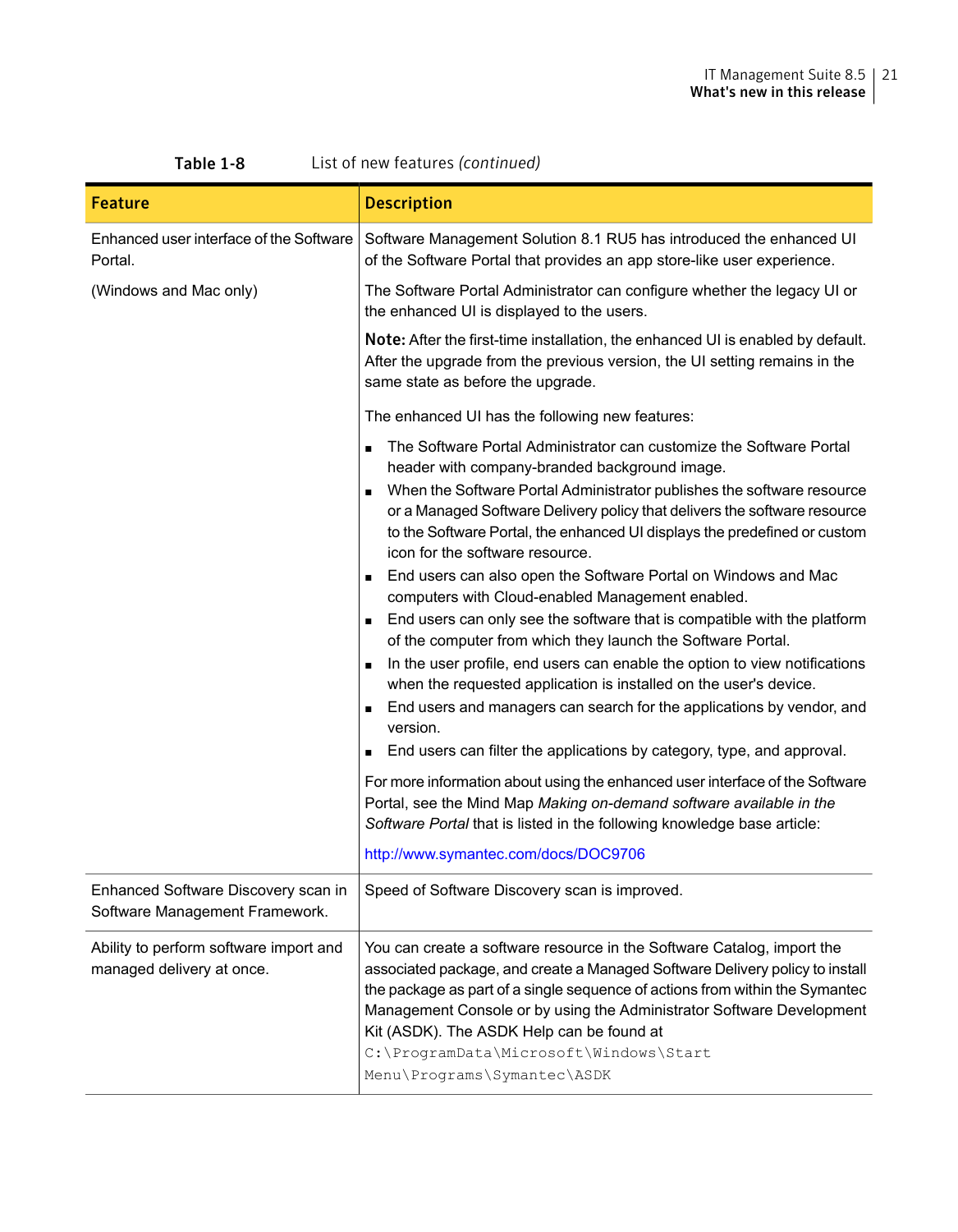| 1able 1-8<br>List of new reatures ( <i>continued</i> )                                          |                                                                                                                                                                                                                                                                                                                                                                                                                                                                                                      |  |
|-------------------------------------------------------------------------------------------------|------------------------------------------------------------------------------------------------------------------------------------------------------------------------------------------------------------------------------------------------------------------------------------------------------------------------------------------------------------------------------------------------------------------------------------------------------------------------------------------------------|--|
| Feature                                                                                         | <b>Description</b>                                                                                                                                                                                                                                                                                                                                                                                                                                                                                   |  |
| Enhanced expressions for standard and<br>smart rules.                                           | Support for the MSI Upgrade Code expression is added for standard<br>$\blacksquare$<br>and smart rules to check the client computer for the MSI upgrade code<br>that you specify. For example, this may help you to determine that no<br>newer versions of a software application are installed.<br>Wildcard support is added for the Static File Expression and Registry<br>$\blacksquare$<br>Key Exists expressions.<br>You can specify the registry entry for the expression Registry Key Exists. |  |
| New results-based action setting for<br>Managed Delivery.                                       | Software Management Solution introduces new results-based action setting<br>Continue job if component is not applicable that you can use as the<br>default global setting for all new Managed Software Delivery policies or as<br>an override setting for a specific software resource that a Managed Software<br>Delivery policy contains.                                                                                                                                                          |  |
|                                                                                                 | When you enable this setting for the policy that is set to abort upon failure,<br>the policy continues to run if it includes some components that the applicability<br>rules define as not applicable.                                                                                                                                                                                                                                                                                               |  |
| Enhanced software resource<br>management experience                                             | A predefined icon identifies each software resource in the Software Catalog.<br>By default, the icon corresponds to the type of the resource: Software<br>Update, Software Component, Service Pack, or Software Release.                                                                                                                                                                                                                                                                             |  |
|                                                                                                 | You can add or edit a custom icon for a software resource when you edit<br>the software resource in the Software Catalog.                                                                                                                                                                                                                                                                                                                                                                            |  |
|                                                                                                 | When you manage the software resource in the Software Management view<br>or in the Software Catalog, you can view the custom icon.                                                                                                                                                                                                                                                                                                                                                                   |  |
|                                                                                                 | When you add the software resource to a Managed Software Delivery policy,<br>the predefined or custom icon is displayed on the policy page.                                                                                                                                                                                                                                                                                                                                                          |  |
| Running software delivery policies and<br>tasks on a computer pending a restart<br>or a logoff. | Enable software delivery policies and tasks to execute when there is a<br>pending restart or logoff required by Managed Software Delivery policy.                                                                                                                                                                                                                                                                                                                                                    |  |
|                                                                                                 | This functionality is not available out of the box. You can enable it manually<br>in the registry on the required client computer.                                                                                                                                                                                                                                                                                                                                                                   |  |
|                                                                                                 | For more information about the functionality and its limitations, see the<br>following knowledge base article:                                                                                                                                                                                                                                                                                                                                                                                       |  |
|                                                                                                 | http://www.symantec.com/docs/DOC10551                                                                                                                                                                                                                                                                                                                                                                                                                                                                |  |

### Table 1-8 List of new features *(continued)*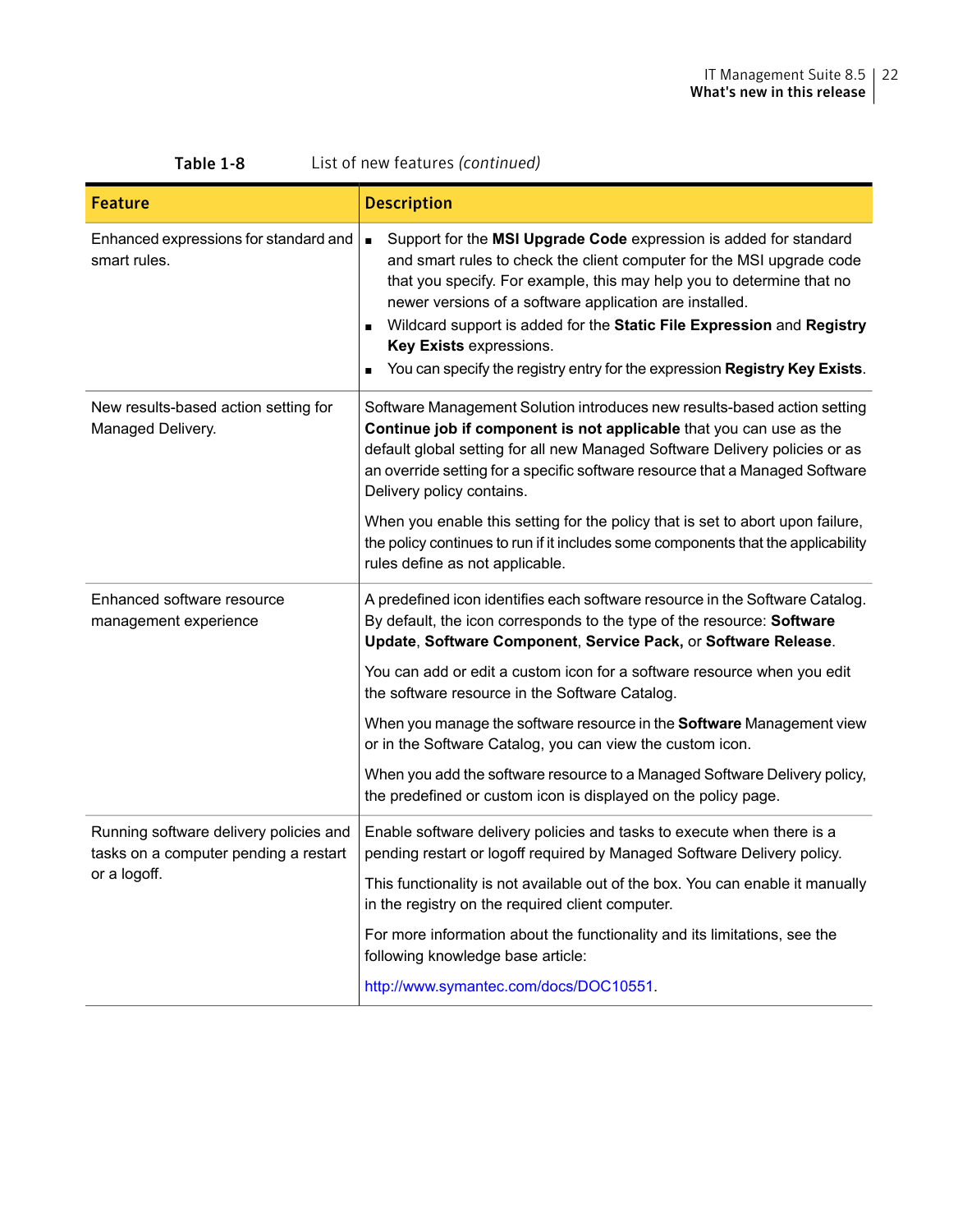| LUC VI HOW TOULDING TOUTHING OF                         |                                                                                                                                                                                                                                                                                                                                                                                                                                                                                                                                              |
|---------------------------------------------------------|----------------------------------------------------------------------------------------------------------------------------------------------------------------------------------------------------------------------------------------------------------------------------------------------------------------------------------------------------------------------------------------------------------------------------------------------------------------------------------------------------------------------------------------------|
| <b>Feature</b>                                          | <b>Description</b>                                                                                                                                                                                                                                                                                                                                                                                                                                                                                                                           |
| Removal of Symantec Workspace<br>Virtualization support | Software Management Solution 8.5 does not support the management of<br>the Symantec Workspace Virtualization Agent (SWV Agent). The installation<br>of Software Management Solution 8.5 will not copy SWV Agent to the<br>Notification Server, nor will it create predefined policies to install or upgrade<br>SWV Agent.                                                                                                                                                                                                                    |
|                                                         | If you upgrade from the solution version 8.0 HF6 or 8.1 RU7 to 8.5, you can<br>use the software virtualization technology as follows:                                                                                                                                                                                                                                                                                                                                                                                                        |
|                                                         | Your upgraded Managed Software Delivery policies with the enabled<br>virtual layer option will continue to install software into virtual layer for<br>the client computers with SWV Agent installed.<br>Your upgraded Managed Software Delivery policies with the enabled<br>$\blacksquare$<br>virtual layer option will install software in a non-virtualized state for the<br>client computers without SWV Agent installed.<br>You will be able to create new Managed Software Delivery policies with<br>the enabled virtual layer option. |
|                                                         | If you migrate Managed Software Delivery policies with the enabled virtual<br>layer option from the solution version 8.0 HF6 or later to 8.5, the policies<br>lose virtualization and install software in a non-virtualized state on the client<br>computers.                                                                                                                                                                                                                                                                                |
|                                                         | For more information about the End of Life of Symantec Workspace<br>Virtualization and Symantec Workspace, see the following knowledge base<br>article:                                                                                                                                                                                                                                                                                                                                                                                      |
|                                                         | https://www.symantec.com/docs/INFO4060                                                                                                                                                                                                                                                                                                                                                                                                                                                                                                       |

#### Table 1-8 List of new features *(continued)*

### <span id="page-22-0"></span>What's new in Symantec Endpoint Management Workspaces

In Symantec Endpoint Management Workspaces, the following new feature is introduced:

| Table 1-9 | List of new features |
|-----------|----------------------|
|-----------|----------------------|

| <b>Feature</b>                                            | <b>Description</b>                                                                                                                                                                                                                                                                                           |
|-----------------------------------------------------------|--------------------------------------------------------------------------------------------------------------------------------------------------------------------------------------------------------------------------------------------------------------------------------------------------------------|
| <b>Symantec Endpoint Management</b><br>Workspaces console | Symantec introduces a new console with dedicated pages (workspaces)<br>and widgets that are designed to simplify and speed up the day-to-day<br>endpoint management jobs. With the help of the Symantec Endpoint<br>Management Workspaces, help desk workers can respond quickly to tickets<br>and requests. |
|                                                           | <b>About Symantec Endpoint Management Workspaces</b>                                                                                                                                                                                                                                                         |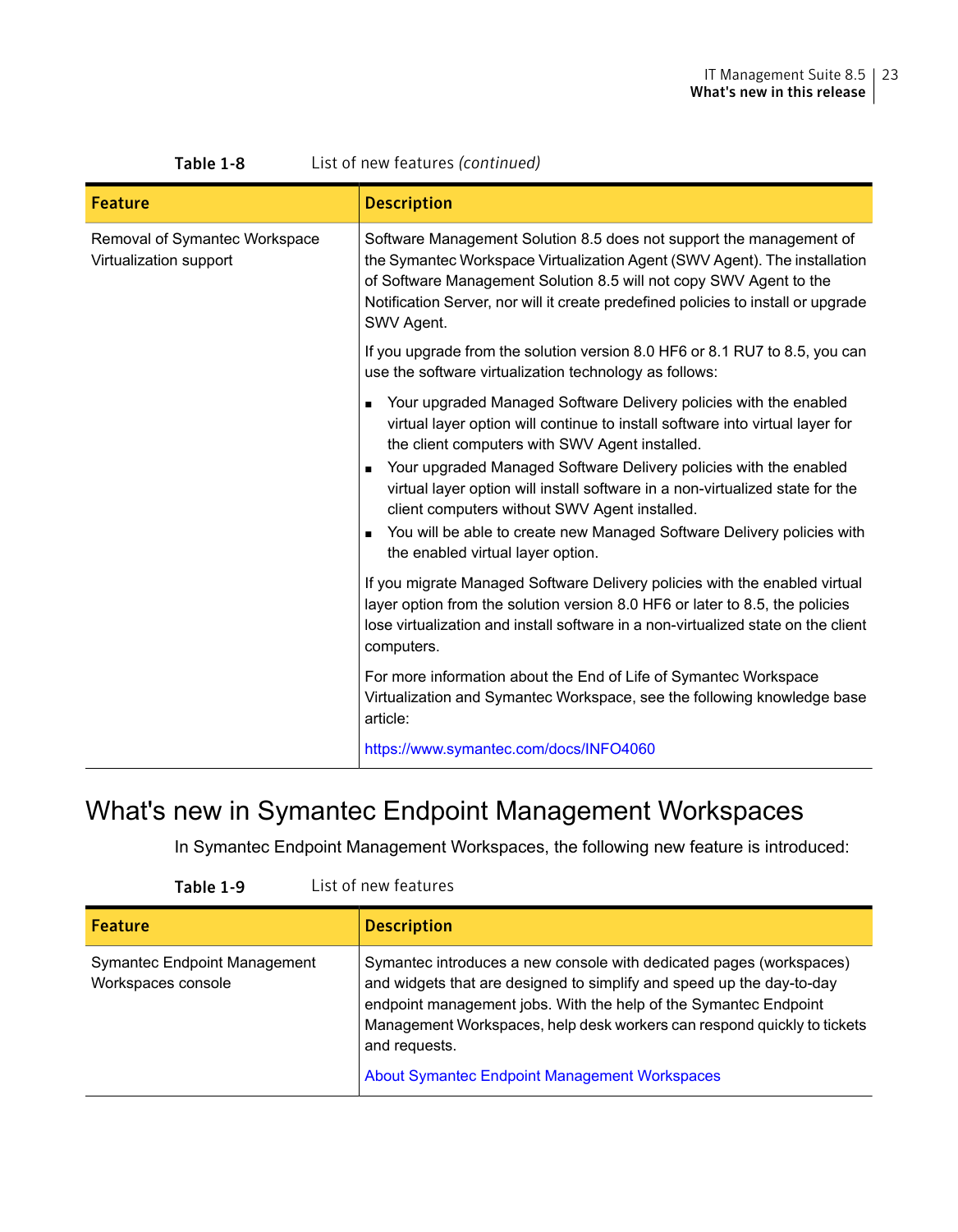| List of new features (continued)<br>Table 1-9              |                                                                                                                                                               |  |
|------------------------------------------------------------|---------------------------------------------------------------------------------------------------------------------------------------------------------------|--|
| Feature                                                    | <b>Description</b>                                                                                                                                            |  |
| Search workspace                                           | The <b>Search</b> workspace enables users to search for resources and view<br>inventory details for the selected resource (endpoint).                         |  |
| <b>Quick Tasks workspace</b>                               | The <b>Quick Tasks</b> workspace enables help desk users to deliver software<br>and run tasks                                                                 |  |
| <b>Endpoint Management Workspaces</b><br><b>Users</b> role | Specifically for help desk workers, Symantec introduces a new role -<br><b>Endpoint Management Workspaces Users.</b>                                          |  |
|                                                            | By default, the new role gives the permission to the user to perform the<br>following actions in the Symantec Endpoint Management Workspaces:                 |  |
|                                                            | Search for resources (endpoints).<br>View selected endpoint inventory and health information.<br>Use Quick Tasks workspace to deliver software and run tasks. |  |

### <span id="page-23-0"></span>What's new in Virtual Machine Management

In Virtual Machine Management 8.5, the following new features are introduced:

| <b>Table 1-10</b> | List of new features |
|-------------------|----------------------|
|-------------------|----------------------|

| <b>Feature</b>                        | <b>Description</b>                                                                                              |
|---------------------------------------|-----------------------------------------------------------------------------------------------------------------|
| Added new OS Support                  | The following operating systems are now supported:<br>Windows 10 Redstone 4<br>Mac OS X 10.11<br>Mac OS X 10.12 |
| Support for ESXi 6.5 and vSphere 6.5. | Virtual Machine Management now supports ESXi 6.5 and vSphere 6.5.                                               |

### <span id="page-23-1"></span>What's new in Workflow Solution

In the Workflow Solution 8.5, the following new features are introduced. Note that the table also includes features that have been introduced in Workflow Solution 8.1 release updates (RU).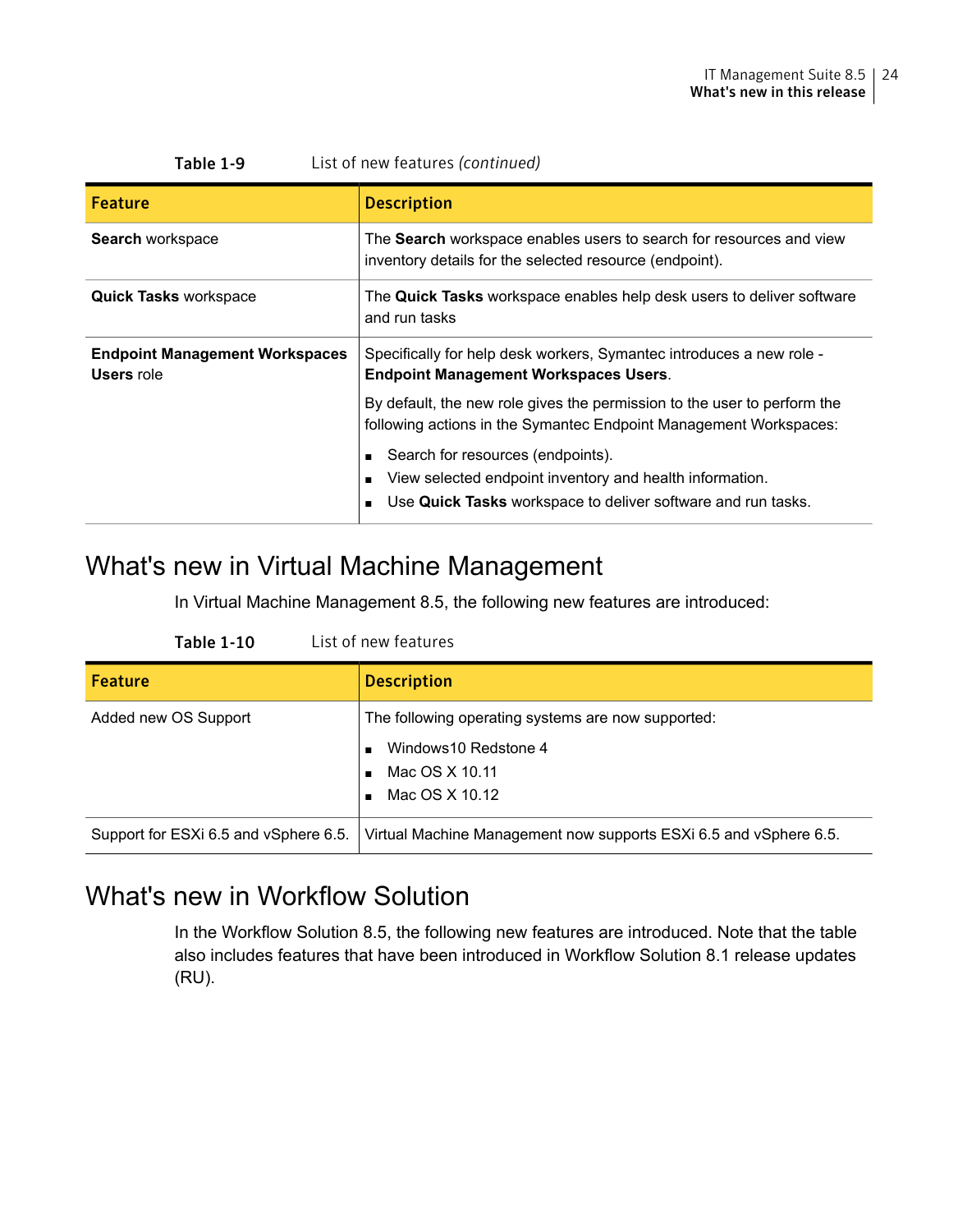| <b>Feature</b>                                                    | <b>Description</b>                                                                                                                                           |
|-------------------------------------------------------------------|--------------------------------------------------------------------------------------------------------------------------------------------------------------|
| Added support for Aspose. Email library                           | A new component is added that supports all the existing functions in all the<br>types of SSL environments.                                                   |
|                                                                   | The new components are developed with the Aspose. Email library.                                                                                             |
|                                                                   | Currently, the new components are listed with the suffix, "New" and are<br>added in the <b>Process Components &gt; Email</b> category of the component list. |
|                                                                   | For more information, refer to the following article:                                                                                                        |
|                                                                   | <b>DOC11187</b>                                                                                                                                              |
| Localized uninstaller of Process<br>Manager and Workflow Designer | The uninstaller for <b>Process Manager</b> and <b>Workflow Designer</b> are now<br>localized.                                                                |
| Improved UI of Process Manager.                                   | The application menu and UI for Calendar, Scheduler, Knowledge Base,<br>and Documents of the Process Manager of Workflow Solution are updated.               |
| Workflow support for Symantec<br><b>Endpoint Protection 14</b>    | From this release onwards, Workflow provides limited support for Symantec<br>Endpoint Protection 14 components.                                              |
|                                                                   | For more information refer to the following article:                                                                                                         |
|                                                                   | <b>DOC10748</b>                                                                                                                                              |
| Changes in Workflow Solution                                      | Password hint field is removed from the modify User Account page.                                                                                            |
| Added the option to insert image.                                 | From this release, the insert image option is added to the HTML Editor<br>toolbar, Add Article dialog FAQ, Bulletins, and Discussions.                       |

# <span id="page-24-0"></span>System requirements and supported platforms

Before you install IT Management Suite 8.5, read the **Hardware recommendation** chapter in the *IT Management Suite 8.5 Planning for Implementation Guide* at the following URL:

<http://www.symantec.com/docs/DOC11101>

For information about the supported operating systems in IT Management Suite 8.5, see the *Symantec IT Management Suite Platform Support Matrix* at the following URL:

<http://www.symantec.com/docs/HOWTO9965>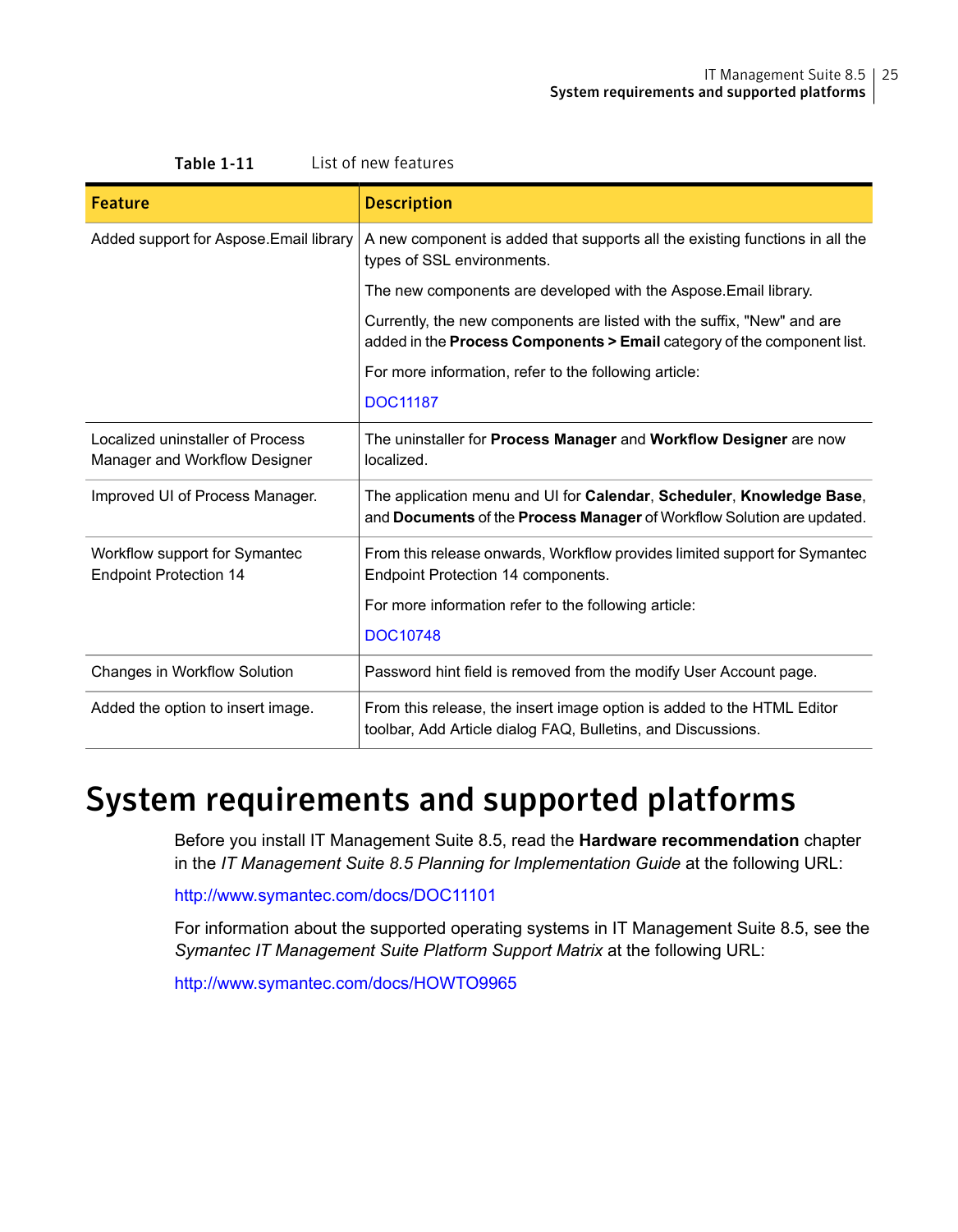# General installation and upgrade information

### <span id="page-25-0"></span>Installation of IT Management Suite 8.5

The installation of IT Management Suite 8.5 involves installation of Symantec Management Platform (SMP) 8.5 along with the installation of suites and their solutions using the Symantec Installation Manager.

For more information on how to install and configure the product, see the *IT Management Suite 8.5 Installation and Upgrade Guide* at the following URL:

<http://www.symantec.com/docs/DOC11093>

### Upgrade to IT Management Suite 8.5

You can upgrade from the previous versions of IT Management Suite to the latest version using Symantec Installation Manager.

The following upgrade scenarios are supported:

- From IT Management Suite 8.0 HF6 to IT Management Suite 8.5
- From IT Management Suite 8.1 RU7 to IT Management Suite 8.5

For more information on how to upgrade the product, see the *IT Management Suite 8.5 Installation and Upgrade Guide* at the following URL:

<http://www.symantec.com/docs/DOC11093>

### Migration of Symantec Management Platform and the IT Management Suite solutions

If you want to migrate from older releases where direct upgrade to the latest version is not supported, do the following:

- 1. Migrate from older release to IT Management Suite 7.5
- 2. Apply IT Management Suite 7.5 HF6
- 3. Upgrade to IT Management Suite 7.5 SP1
- 4. Apply IT Management Suite 7.5 SP1 HF5
- 5. Upgrade to IT Management Suite 8.0
- 6. Apply IT Management Suite 8.0 HF6
- 7. Upgrade to IT Management Suite 8.5

For detailed instructions on migrating to IT Management Suite 7.5, see the following documentation resources:

■ *IT Management Suite Migration Guide version 6.x to 7.5* at the following URL: <http://www.symantec.com/docs/DOC5668>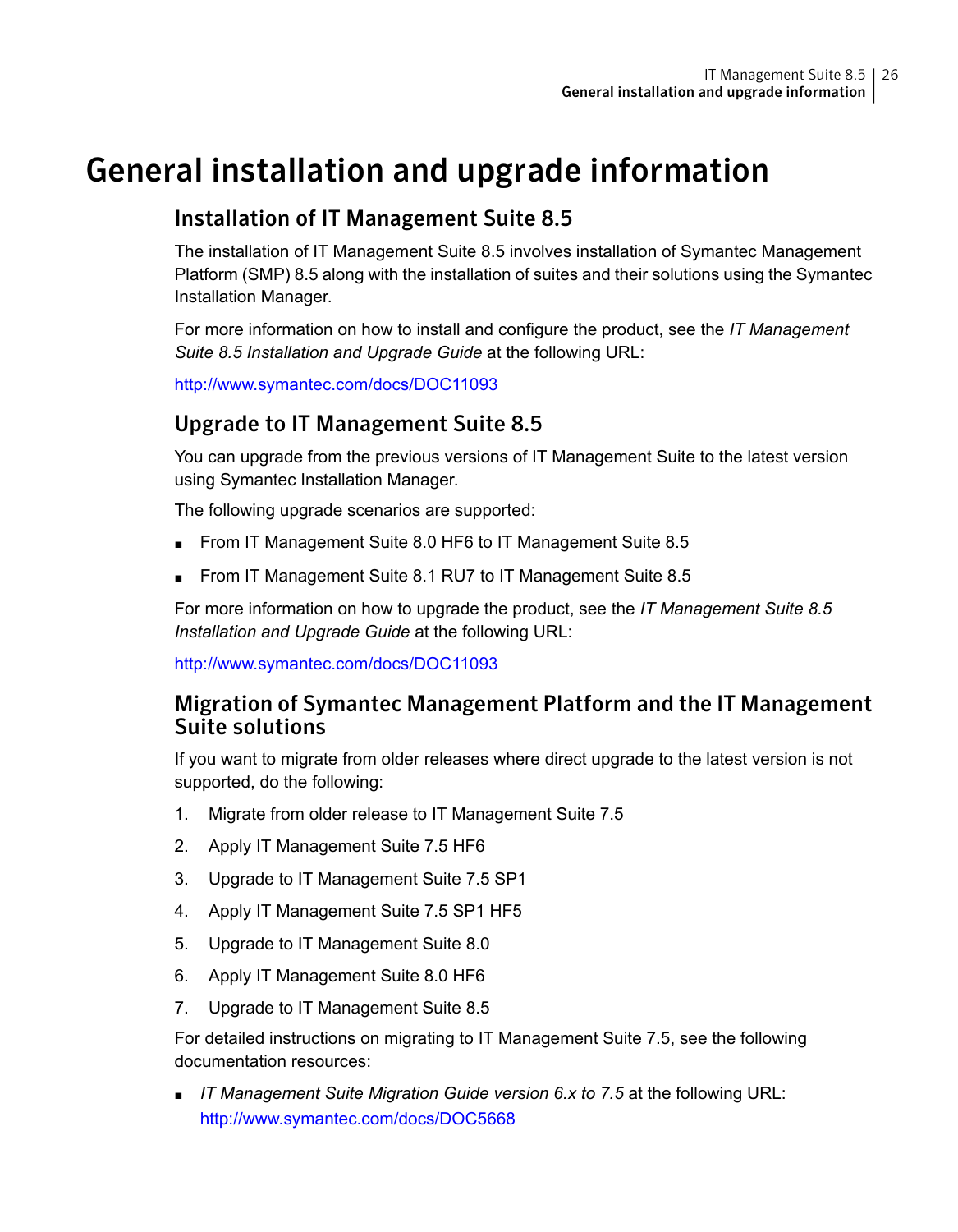■ *IT* Management *Suite Migration Guide version* 7.0 *to* 7.5 at the following URL: <http://www.symantec.com/docs/DOC5669>

For detailed instructions on upgrading from IT Management Suite 7.5 SP1 HF5 to IT Management Suite 8.0, see the following documentation resource:

<span id="page-26-0"></span>■ *IT Management Suite 8.0 Installation and Upgrade Guide* at the following URL: <http://www.symantec.com/docs/DOC8650>

## Known issues and fixed issues

For information about the known issues and fixed issues of the solutions and components of IT Management Suite 8.5, refer to the corresponding chapters in the following suite's Release Notes:

- Symantec Management Platform Release Notes <http://www.symantec.com/docs/DOC11103>
- Asset Management Suite Release Notes <http://www.symantec.com/docs/DOC11096>
- Client Management Suite Release Notes <http://www.symantec.com/docs/DOC11107>
- Server Management Suite Release Notes <http://www.symantec.com/docs/DOC11104>
- <span id="page-26-1"></span>■ Deployment Solution Release Notes <http://www.symantec.com/docs/DOC11089>
- Workflow Solution Release Notes <http://www.symantec.com/docs/DOC11090>

# Where to get more information

Use the following documentation resources to learn about and use this product.

| <b>Document</b> | <b>Description</b>                                         | Location                                                                                                                                                                                                                        |
|-----------------|------------------------------------------------------------|---------------------------------------------------------------------------------------------------------------------------------------------------------------------------------------------------------------------------------|
| Release Notes   | Information about new<br>features and important<br>issues. | The Supported Products A-Z page, which is available at<br>the following URL:<br>https://www.symantec.com/products/products-az<br>Open your product's support page, and then under <b>Common</b><br>Topics, click Release Notes. |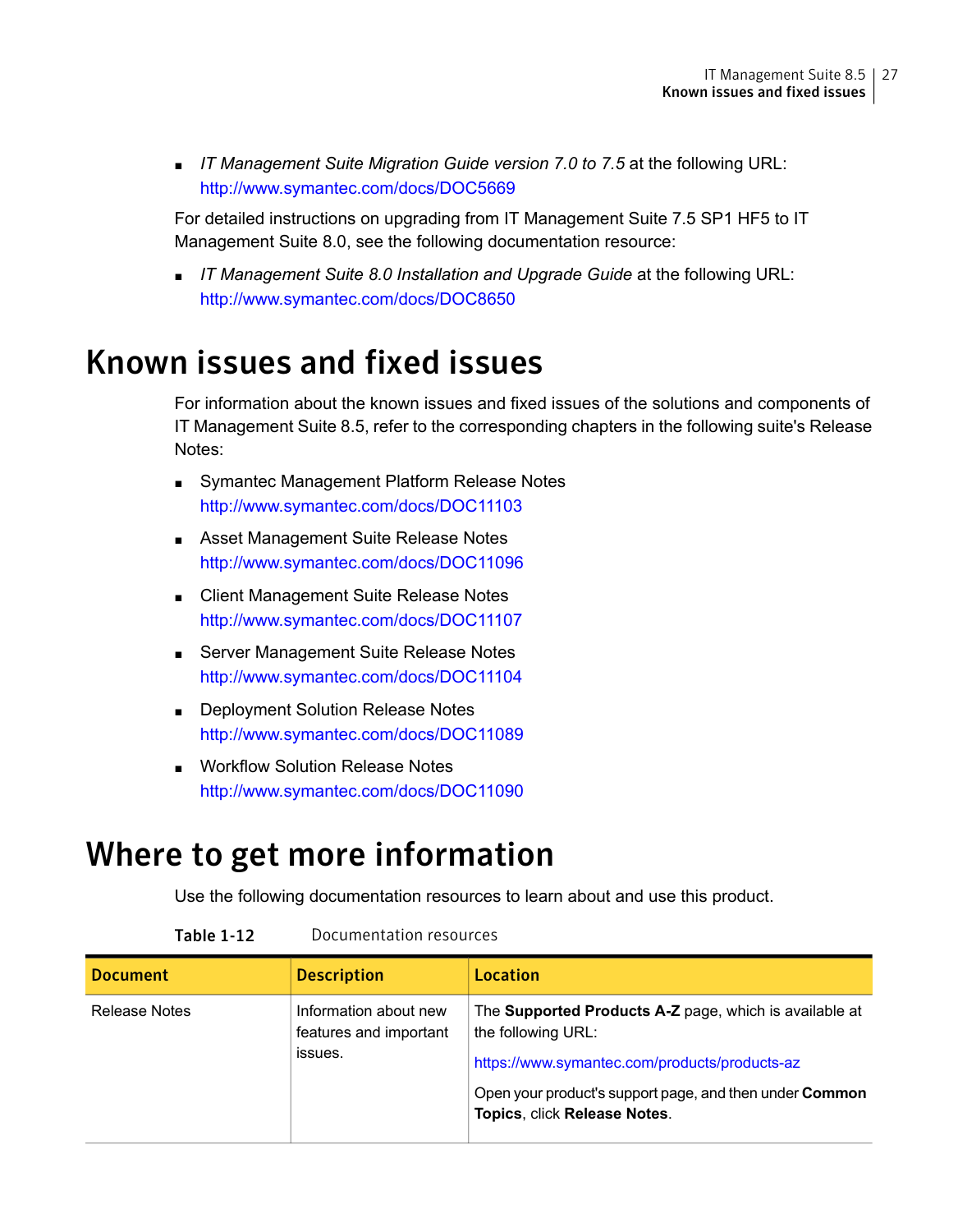| <b>Document</b> | <b>Description</b>                                                                                                                                                                                                                                                                       | Location                                                                                                                                                                                                                                                                                                                                                                                                                                 |
|-----------------|------------------------------------------------------------------------------------------------------------------------------------------------------------------------------------------------------------------------------------------------------------------------------------------|------------------------------------------------------------------------------------------------------------------------------------------------------------------------------------------------------------------------------------------------------------------------------------------------------------------------------------------------------------------------------------------------------------------------------------------|
| User Guide      | Information about how to<br>use this product,<br>including detailed<br>technical information and<br>instructions for<br>performing common<br>tasks.                                                                                                                                      | The Documentation Library, which is available in the<br>Symantec Management Console on the Help menu.<br>The Supported Products A-Z page, which is available<br>at the following URL:<br>https://www.symantec.com/products/products-az<br>Open your product's support page, and then under<br><b>Common Topics, click Documentation.</b>                                                                                                 |
| Help            | Information about how to<br>use this product,<br>including detailed<br>technical information and<br>instructions for<br>performing common<br>tasks.<br>Help is available at the<br>solution level and at the<br>suite level.<br>This information is<br>available in HTML help<br>format. | The Documentation Library, which is available in the<br>Symantec Management Console on the Help menu.<br>Context-sensitive help is available for most screens in the<br>Symantec Management Console.<br>You can open context-sensitive help in the following ways:<br>Click the page and then press the F1 key.<br>$\blacksquare$<br>Use the Context command, which is available in the<br>Symantec Management Console on the Help menu. |

#### Table 1-12 Documentation resources *(continued)*

In addition to the product documentation, you can use the following resources to learn about Symantec products.

#### Table 1-13 Symantec product information resources

| <b>Resource</b>                  | <b>Description</b>                                                                                                                                       | Location                   |
|----------------------------------|----------------------------------------------------------------------------------------------------------------------------------------------------------|----------------------------|
| SymWISE Support<br>Knowledgebase | Articles, incidents, and<br>issues about Symantec<br>products.                                                                                           | <b>Knowledge Base</b>      |
| Cloud Unified Help System        | All available IT<br>Management Suite and<br>solution guides are<br>accessible from this<br>Symantec Unified Help<br>System that is launched<br>on cloud. | <b>Unified Help System</b> |